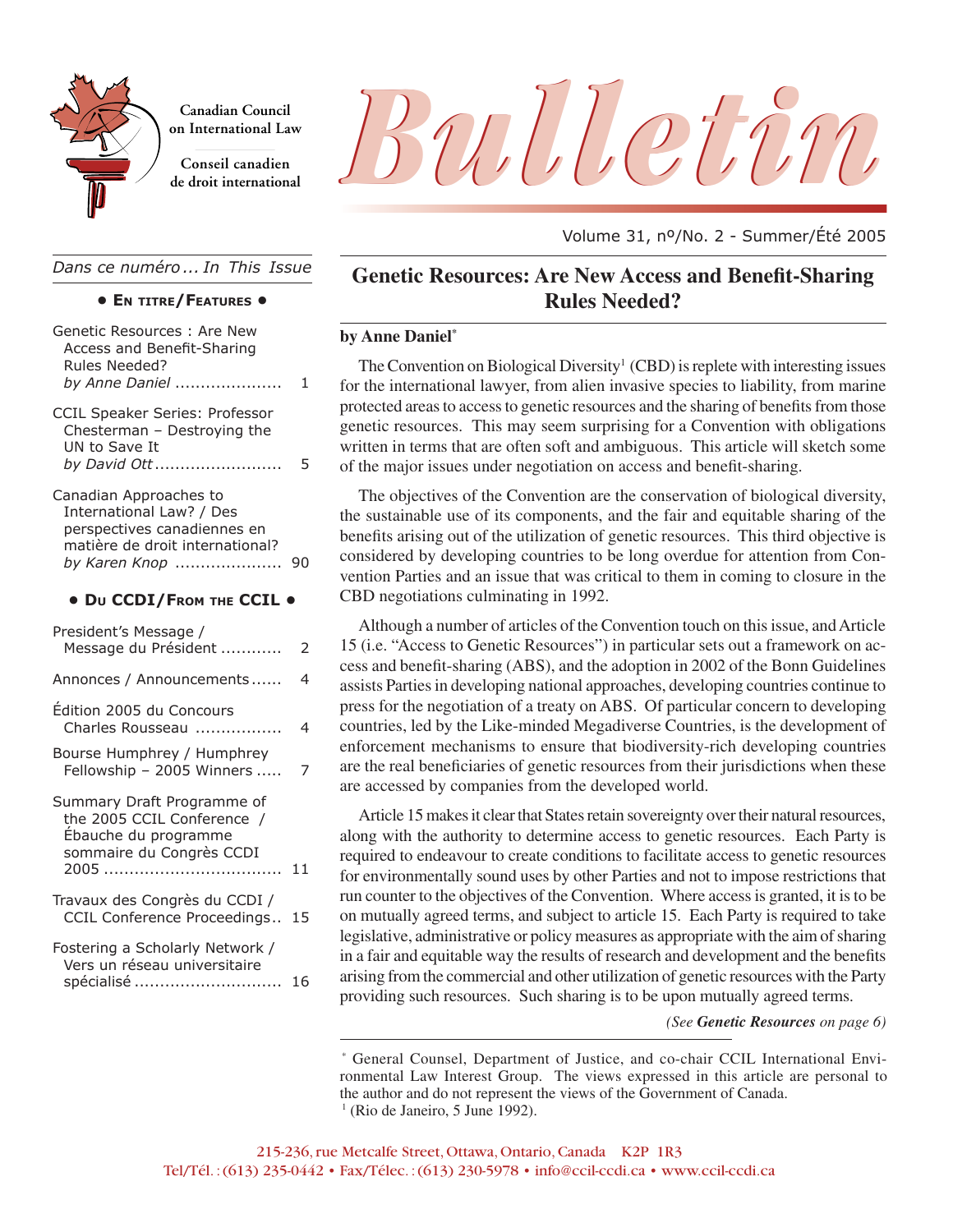# **President's Message**

The planning of the 2005 CCIL Annual Conference is well underway and the meeting should prove to be a major event. A preliminary Programme has been included in this Bulletin and application forms are available on the CCIL website (www.ccil-ccdi.ca). I

encourage each Council member to make early plans to attend it. We thank our hardworking Co-Chairs, Anne La Forest and Rodney Neufeld, for developing the exciting theme, "Fragmentation: Diversification and Expansion of International Law", and for compiling a group of diverse activities and a series of wide-ranging panels of experts. Note that two new organizations have joined activities to this year's Annual Conference. First, as in the past two years, the Federal Justice Department will hold its meeting with international lawyers on Wednesday 26 October, just before our Conference

begins. Additionally, the Law Commission of Canada will host a lunch and forum on Friday 28 October after the Conference ends. The Law Commission has kindly invited everyone who registers for the CCIL Conference to its lunch and forum. As in past years, Foreign Affairs Canada will hold an open forum, followed by a reception hosted by the Legal Advisor.

While our Annual Conference remains the mainstay of CCIL activities, the Council has also engaged in other ventures over the past few months which will benefit each element of the CCIL membership. Four exceptional students have been awarded the first John Peters Humphrey Fellowship Awards. (The winners are presented in this Bulletin.) Each winner will be provided the financial support required to enroll in a full-time graduate program in international human rights law and international organization at any university in the world. The Council is also planning its call for fellowship applicants for the 2006 awards, and I thank our Executive Director, Jennifer Fieldhouse, for keeping this program, as well as other Council activities, on track.

The CCIL teamed with the Canadian Institute for International Affairs (CIIA) to host a presentation in Ottawa at Foreign Affairs Canada on 16 May 2005. Professor Simon Chesterman, Executive Director of the Institute for International Law and Justice and Adjunct Professor of Law at NYU Law School, presented on the topic of "Destroying the UN to Save It? Legitimacy, Effectiveness and Power". Thanks go to John Currie, CCIL Past President, and Irit Weiser, CCIL Vice-President (Member Services), for initiating this event and for involving the CIIA. See the article written by David Ott in this Bulletin for details about that event.

> Note that the Council heartily supports regional events such as Professor Chesterman's presentation, and we encourage members from across the country to contact the Council as opportunities arise to host or co-host such events.

> CCIL research initiatives are also progressing and will permit the participation of a large number of scholars, both established and new. The first activity, which involved the Council in a supporting role, took place in mid-June at the McGill Law Faculty. The **McGill 2005 Symposium** focused on the Federal Justice Department's research

project which is considering the domestic implementation of international law. We convey special thanks to Oonagh Fitgerald of Justice for organizing the research venture, to McGill University's Armand de Mestral for involving its Law Faculty and to others who were instrumental in creating it.

The planning of the Council's research project on a new edition of *Canadian Perspectives on International Law and Organization*, edited last in 1974 by R. St J. Macdonald, G.L. Morris and D. M. Johnston, has advanced and will involve a number of contributors. I hope to provide details about it in the next edition of the Bulletin.

Progress on a joint research project with the American Society of International Law, the Australian and New Zealand Society of International Law and the Japanese Society of International Law should manifest itself in a call for papers very shortly. Details on this initiative will be distributed by e-mail to all CCIL members. I invite each of you, particularly the young scholars in our membership, to submit proposals. A CCIL Selection Committee will choose a short-list of up to six of those proposals, after which a selection committee of the "four societies" will choose four proposals from each society to take part in the project. It should prove to be a significant, cooperative research venture.

Finally, recall that I provided a brief outline of the CCIL research program in a comment published in

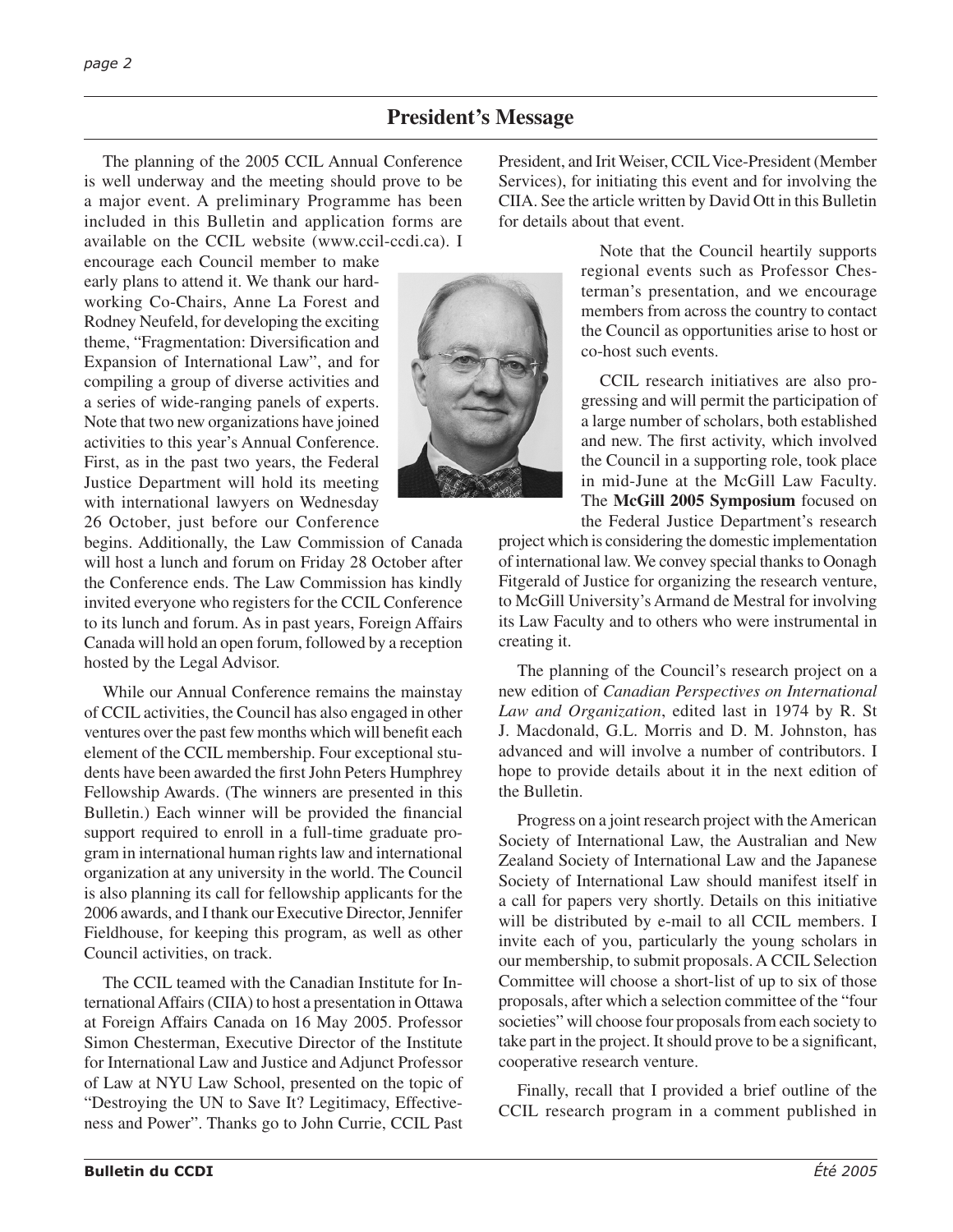the last number of the Bulletin. Since then, I have sent draft copies of the full report to those who attended the Research Breakfast Session at the 2004 CCIL Annual Conference. I have now received feedback from them and have completed the final report. I expect to have it posted on the soon-to-be revised CCIL website.

# **Message du président**

Les préparatifs en prévision du congrès du CCDI de cette année vont bon train et la rencontre devrait s'avérer un événement majeur. Un programme préliminaire a été inclus dans ce Bulletin et les formulaires d'inscription sont disponibles sur le site web du CCDI (www.ccil-ccdi. ca). J'encourage tous les membres du Conseil à marquer ces dates à leur horaire afin d'y être présent. Nous remercions nos vaillants co-présidents, Anne La Forest et Rodney Neufeld, d'avoir conçu le thème passionnant « Fragmentation : diversification et expansion du droit international » et d'avoir organisé une pléiade d'activités et de panels d'experts variés. Vous constaterez que deux nouvelles organisations se joignent aux activités du Congrès cette année. Il s'agit, tout d'abord, et comme par les deux dernières années, du Ministère fédéral de la Justice. Le Ministère tiendra sa rencontre de juristes internationaux le mercredi 26 octobre, tout juste avant l'ouverture du Congrès. De plus, la Commission du droit du Canada a généreusement accepté d'organiser un déjeuner-forum, le vendredi 28 octobre, après la fermeture du Congrès. La Commission invite tous les participants au Congrès à confirmer leur présence. Enfin, et aussi comme par les années passées, le Ministère des Affaires Étrangères tiendra un forum « ouvert », suivi d'une réception organisée par la juriconsulte du Ministère des Affaires Étrangères du Canada.

Bien que la Conférence annuelle demeure l'activité principale du CCDI, le Conseil a entrepris d'autres projets au cours des derniers mois, projets qui toucheront chacun des volets de l'adhésion au CCDI. Quatre étudiants de marque se sont vus accorder des bourses de recherche John Peters Humphrey (les lauréats vous sont présentés à l'intérieur de ce Bulletin). Chaque lauréat recevra l'aide financière nécessaire pour entreprendre un programme d'études supérieures à temps plein dans le domaine du droit international des droits de la personne et des organisations internationales, dans un établissement de son choix au Canada ou à l'étranger. Le Conseil prépare également son appel de mises en candidature pour les bourses de recherche (« fellowships ») qui seront décernées en 2006. Je profite de l'occasion pour remercier notre directrice exécutive, Jennifer Fieldhouse, d'avoir su maintenir ce programme ainsi que toutes les autres activités du Conseil sur la bonne voie.

Le Conseil s'est également associé à la Canadian Institute for International Affairs (CILA) pour l'organisation d'une présentation à Ottawa le 16 nau 2005 au Ministère des Affaires Étrangères du Canada. Le professeur Simon Chesterman, directeur exécutif de l'Institut du droit international et de la justice internationale et professeur auxiliaire à la New York University School of Law, a fait une présentation sur le thème « Détruire l'ONU pour la sauver? Légitimité, efficacité et pouvoir ». Je remercie John Currie, présidentsortant du CCDI et Irit Weiser, vice-présidente (Services aux membres), d'avoir lancé l'idée de cette activité et aussi pour avoir su recruter la participation de la CILA. Veuillez consulter l'article écrit par David Ott dans ce Bulletin pour un compte-rendu de cette activité.

Veuillez prendre note que le Conseil appuie avec enthousiasme les initiatives régionales telle que la présentation du Professeur Chestmernan et encourage tous ses membres à travers le Canada à contacter le Conseil lorsque des occasions d'organiser ou de coorganiser des activités de cette nature se présentent.

Les démarches du CCDI en matière de recherche progressent également et permettront la participation d'un grand nombre de spécialistes, tant établis que nouveaux. La première activité où le Conseil a joué un rôle de soutien s'est tenue à la mi-juin, à la faculté de droit de McGill. Le **McGill 2005 Symposium** a examiné de près le projet de recherche de Justice du Canada quant à l'application du droit international en territoire canadien. Nous remercions particulièrement Oonagh Fitzgerald de Justice Canada pour l'organisation de ce projet de recherche, à Armand de Mestral de l'Université McGill qui a su engager la participation de sa faculté de droit et à bien d'autres qui ont été des éléments clés dans la tenue de cet événement.

La planification du projet de recherche entamé par le Conseil pour la réédition du *Canadian Perspectives on International Law and Organizatio*n, par R. St J. MacDonald, G.L. Morris et D.M. Johnston, et dont la dernière édition date de 1974, va bon train et impliquera plusieurs collaborateurs. Je compte pouvoir vous donner plus d'information sur ce sujet dans le prochain numéro du Bulletin.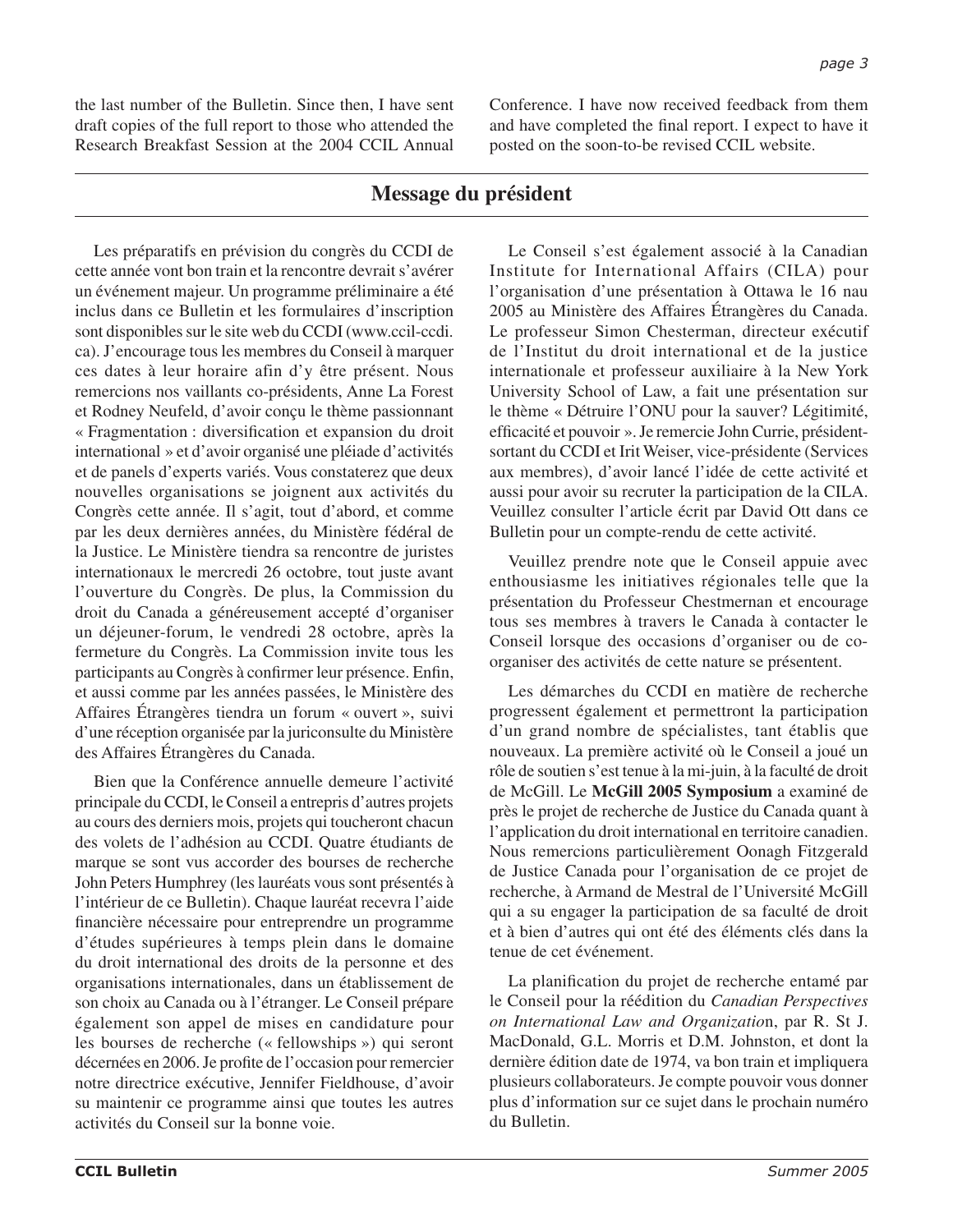Du progrès sera également marqué dans le projet de recherche conjoint avec la American Society of International Law, la Australian and New Zealand Society of International Law et la Japanese Society of International Law avec un appel de communications dans un avenir rapproché. Des détails concernant cette démarche seront expédiés par courriel à tous les membres du CCDI. Je vous invite tous, particulièrement les plus jeunes, à soumettre des propositions. Un comité de sélection formé des membres du CCDI dressera une première liste contenant jusqu'à six propositions, après quoi un comité de sélection, constitué cette fois-ci des « quatre sociétés », choisira quatre des propositions pour chacune des organisations

participant au projet. Ce projet de recherche coopératif promet d'être des plus enrichissants.

Enfin, vous vous souviendrez que je vous ai donné un aperçu du programme de recherche du Conseil lors d'un commentaire publié dans le numéro du Bulletin du printemps dernier. Depuis, j'ai fait parvenir des copies contenant l'ébauche du rapport au complet à ceux qui étaient présents à l'occasion du petit déjeuner causerie sur la recherche donné à l'occasion du Congrès annuel 2004 du CCDI. Ceux-ci m'ont fait part de leurs commentaires et j'ai maintenant terminé le rapport final. J'espère pouvoir l'afficher sous peu sur le site web, bientôt modifié, du CCDI. ∢

# **ANNOUNCEMENTS ANNONCES**

The CCIL Head Office will be closed from July 1st to July 31st, 2005.

The deadline for submissions for the Fall edition of the CCIL Bulletin is **September 9th, 2005**. The Bulletin team thanks the 2004-2005 Ottawa University CCIL interns, Carolyn Elliott-Magwood and Reuben East, for their invaluable help.

Les bureaux du CCDI seront fermés du 1er au 31 juillet 2005.

La date de tombée pour toute contribution au prochain numéro du Bulletin du CCDI est le **9 septembre 2005**. L'équipe du Bulletin remercie les stagiaires du CCDI à l'Université d'Ottawa pour l'année 2004-2005, Carolyn Elliott-Magwood et Reuben East, pour leur précieuse collaboration.

# **CONCOURS DE PROCÈS SIMULÉ CHARLES ROUSSEAU**

L'édition 2005 du Concours Charles Rousseau a eu lieu à l'Université de Laval du 1<sup>er</sup> au 8 mai 2005 sous la responsabilité du Professeur Daniel Turp.

Vingt-quatre équipes ont participé à l'épreuve internationale, dont six du Canada : Université de Laval, Université McGill, Université de Moncton, Université d'Ottawa, Université du Québec à Montréal et Université de Sherbrooke.

L'*Affaire du Dragage du Fleuve Sainte-Laurence (République de Panamax c. Royaume de Champlain)* devant un tribunal arbitral constitué sous les auspices de la Cour permanente d'arbitrage, soulevait, entre autres, des questions quant à la liberté de transit de même que la protection et l'utilisation de cours d'eau transfrontières.

Le prix Charles Rousseau, décerné à l'équipe ayant gagné la finale, a été remporté par l'Université du Québec à Montréal. Félicitations à tous les membres de l'équipe, Véronique Ardouin, Olivier Barsalou, Lindy Rouillard et Valérie Scott, et à leurs entraîneurs, Geneviève Dufour

et François Roch.

Le prix Katia Boustany, décerné à l'autre équipe finaliste, a été remporté par l'Université Libre de Bruxelles. Le prix de la 3ème meilleure équipe a été décerné à l'Université McGill. L'UQÀM a aussi remporté le prix Henri Rolin pour le meilleur mémoire tandis que le prix pour le 2ème meilleur mémoire a été décerné, ex aequo, à l'Université Libre de Bruxelles et à l'Université Paris X-Nanterre. Le prix Jacques-Yvan Morin pour le meilleur plaideur a été décerné à Valérie Scott de l'UQÀM. Le prix du 2ème meilleur plaideur a été remporté par Véronique Ardouin de l'UQÀM et celui du 3ème meilleur plaideur, par Joey Volpe de l'Université de Moncton.

Tous les résultats de l'édition 2005 du Concours Rousseau sont disponibles sur le site du Réseau francophone de droit international <http://www.rfdi.net/index.htm>.

La prochaine édition du Concours aura lieu en Tunisie du 29 avril au 7 mai 2006 sous la responsabilité du Professeur Habib Slim.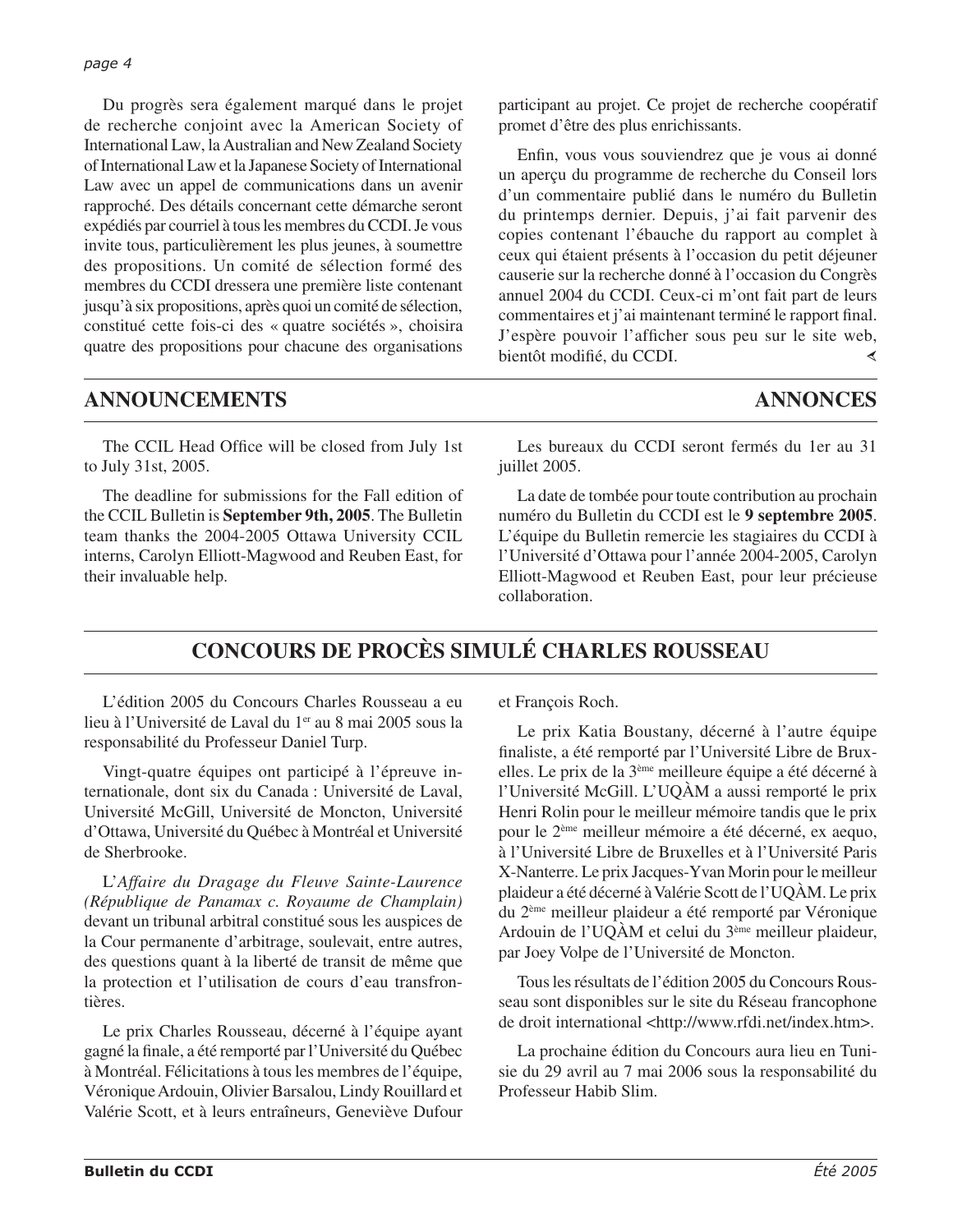# **CCIL SPEAKERS SERIES**

#### **Professor Simon Chesterman "Destroying the UN to Save It? Legitimacy, Effectiveness and Power" 16 May 2005, Foreign Affairs Canada**

#### **by David Ott**

Following recent divisions among Member States and renewed concerns about its effectiveness, discussion of United Nations reform is once again in the air. The Report of the High-Level Panel on Threats, Challenges and Change (HLP) and the Secretary-General's response have sparked discussion among Member States, who will gather this September to decide how the Organization should be reformed as it celebrates its 60<sup>th</sup> anniversary. The United Nations continues to face a series of challenges – ranging from dysfunctional institutions, to resource issues, problems of political will and a "crisis of expectations". As Simon Chesterman remarked at his May 16 talk in Ottawa, "the question of reform has always begged the question of whether that reform must take place primarily in the structures, procedures and personnel that make up the United Nations, or in the willingness of member states to use them."

Placing present discussions of institutional reform in the context of recent world events and past successes in changing the UN Charter, Chesterman focused on five key issues in the HLP's Report. Regarding the first, the interdependence of threats, the Report argues that security threats are perceived differently in different parts of the world. While developed countries have tended to focus on terrorism and nuclear issues, many developing countries are concerned more about development-related issues such as poverty and HIV/AIDS. Although not the intention of the Report's authors, Chesterman pointed out that it is possible to read the report as viewing development assistance through a security lens – i.e. wealthy countries should provide assistance to poorer ones to avoid potential future attacks. This is, of course, a rather narrow rationale for development assistance, treating people in developing countries as a means to an end (security in rich countries), rather than as ends in themselves.

Security Council reform is surely the most discussed aspect of UN reform proposals.

The two options for increasing Council membership put forward in both the Report and the Secretary-General's response have since fallen off the discussion agenda. Chesterman also pointed out two other, less discussed reforms in this area. Rearranging regional groups, and reducing them from five to four, makes better geographic

sense. While removing veto privileges is not a realistic option, "indicative voting" could provide an opportunity to improve decision-making transparency and accountability. Under this scheme, Council members would indicate their intentions in a non-binding vote.

The proposed Peacebuilding Commission would be a way to coordinate donors, actors and resources. Having the UN represented by a single person would encourage internal coordination among diverse constituencies as the Organization would be forced to "get its own story straight". This institutional innovation can be seen as either Trusteeship Council-like or as a pledging conference - the conversation on this aspect is still ongoing.

In Chesterman's opinion, the proposed Human Rights Council risks excluding those States that most need to be part of the ongoing human rights conversation. While reforms of the present Human Rights Commission are needed, he questioned whether human rights norms are accepted enough by Member States to justify elevating them to a Council-level institution.

Of particular interest to Canada, the HLP Report also adopts much of the substance and approach of the Responsibility to Protect Report, giving a boost to efforts to shift the discourse from how to avoid unauthorized humanitarian intervention (Kosovo) to how to prevent "inhumanitarian non-intervention" (Rwanda), and challenge inaction. Giving credit to Canada for all of its work on the Responsibility to Protect, Chesterman also challenged Canada to follow up its rhetoric with action – while movement on normative issues makes action possible, this is to be distinguished from action itself. With notable exceptions like Afghanistan and Haiti, Canada has few peacekeepers abroad.

Underlying discussions of UN reform are a number of fundamental issues. What is the UN's purpose – to be an actor/leader, or a forum for intergovernmental cooperation? Different views about this question inevitably lead to different responses. Should reform efforts focus on increasing legitimacy or increasing effectiveness? While this is not always an either/or matter, the goals of reform can, and do, differ among Member States. Expanding the Security Council may increase legitimacy, but might larger numbers also make it less effective as an actor? These are some of the issues Chesterman highlighted as questions to consider in thinking about reform at the UN, both in its institutions and in the way in which Member States use them.≺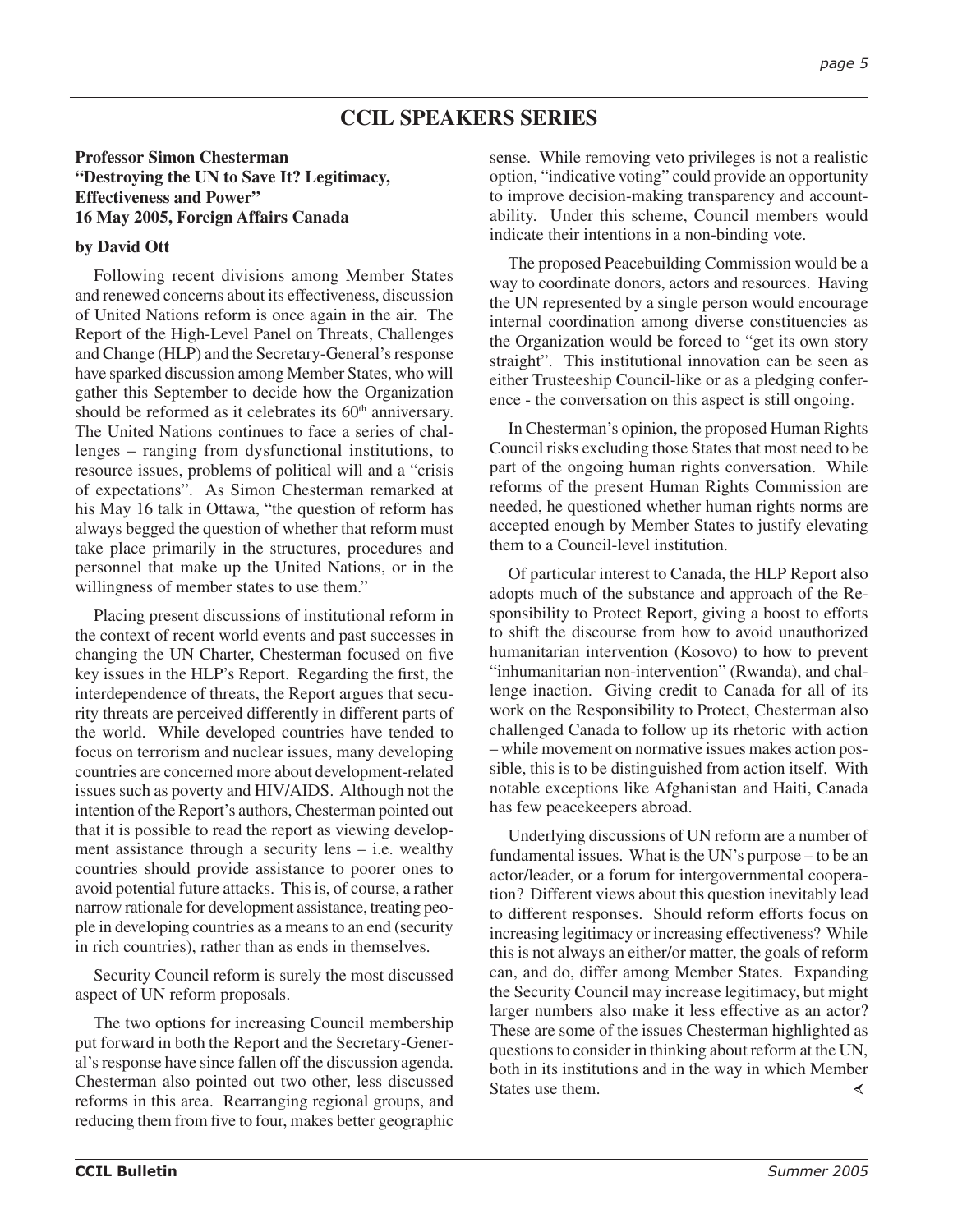# **Genetic Resources: Are New Access and Benefit-Sharing Rules Needed?**

#### *(continued from page 1)*

Developing countries are of the view that many of their resources have been accessed, but they have received few benefits in return for granting such access. The question of whether illegal access is going on is a matter of debate, and is a question currently under study by the Parties to the CBD.

At the Seventh Conference of the Parties to the Convention, in February 2004, it was clear that while there was consensus on moving forward with negotiation of an international ABS regime, not all Parties shared the view that the time was ripe for initiating treaty talks per se. After difficult negotiations, the Parties agreed that more analytical work needed to be done and in particular did not prejudge the question of whether a new treaty would be required. It was acknowledged that there currently is an international regime applicable to access to genetic resources—consisting of treaties such as the FAO Treaty on Plant Genetic Resources for Food and Agriculture and the International Convention for the Protection of New Varieties of Plants (UPOV)—that needs to be analyzed for how it is currently addressing topics such as access, benefit-sharing, enforcement, compliance, traditional knowledge, and others. And here is where it gets interesting for international lawyers.

At the Third Ad Hoc Open-ended Working Group on ABS, held in February 20052 , the Parties continued to move the analytical process forward and requested Parties to submit their views on whether existing international instruments adequately cover the range of elements that some Parties would like to see in a new regime or treaty.

At the crux of the analysis will be whether existing instruments adequately provide for benefit-sharing and whether such benefit-sharing is the subject of adequate enforcement mechanisms. Among the new binding enforcement mechanisms developing countries would like to see is a system of disclosure that would be linked to countries' patent systems, requiring that the origin, provenance and/or source of a genetic resource be provided at the time of application for a patent. They would like consequences of violation to be felt within the patent system, i.e. to invalidate the patent. While some developed countries are open to discussing this issue and even

considering it if the consequences are outside the patent system, others have cautioned about the workability of such a system given the breadth of the definition of "genetic resources" under the CBD and the number of patents registered annually at the key patent offices in the U.S., EU and Japan. Needless to say, aficionados of both the World Intellectual Property Organization and the WTO TRIPS Agreement, where development including genetic resources) is a hot topic, are being drawn into this debate. Complicating intellectual property matters even further is the question of how to appropriately and fairly address concerns raised by indigenous peoples about traditional knowledge. Some international human rights treaties have been raised in this context, such as the Universal Declaration of Human Rights.

Another part of the analysis that will be of interest to international lawyers is how to address areas beyond national jurisdiction, as components of biodiversity beyond national jurisdiction are not covered by the CBD, although activities having impacts in these areas are. Further, bioprospecting is covered by treaties in the Antarctic system, and is the subject of discussion at the June 2005 Antarctic Treaty Consultative Meeting. It is also a subject of discussion under the UN Convention on the Law of the Sea, pursuant to a mandate provided by the UN General Assembly, with a particular focus on areas beyond national jurisdiction. Which of these fora is the proper one for a resolution of this aspect of the question remains to be seen.

A discussion of national submissions analyzing the adequacy of the current international regime on genetic resources will be undertaken in the January 2006 Fourth ABS Working Group (ABSWG-4). With the Eighth Conference of the Parties (COP-8) taking place in March 2006, it is anticipated that ABSWG-4 will be the locale of challenging negotiations over whether COP-8 should be establishing a negotiating mandate for a new treaty on ABS.

Notwithstanding the amount of analytical work remaining to be done, it may be that political objectives will overcome competing desires for a more measured approach to the development of international law. Stay tuned. ≺

<sup>2</sup> The report is available at www.biodiv.org.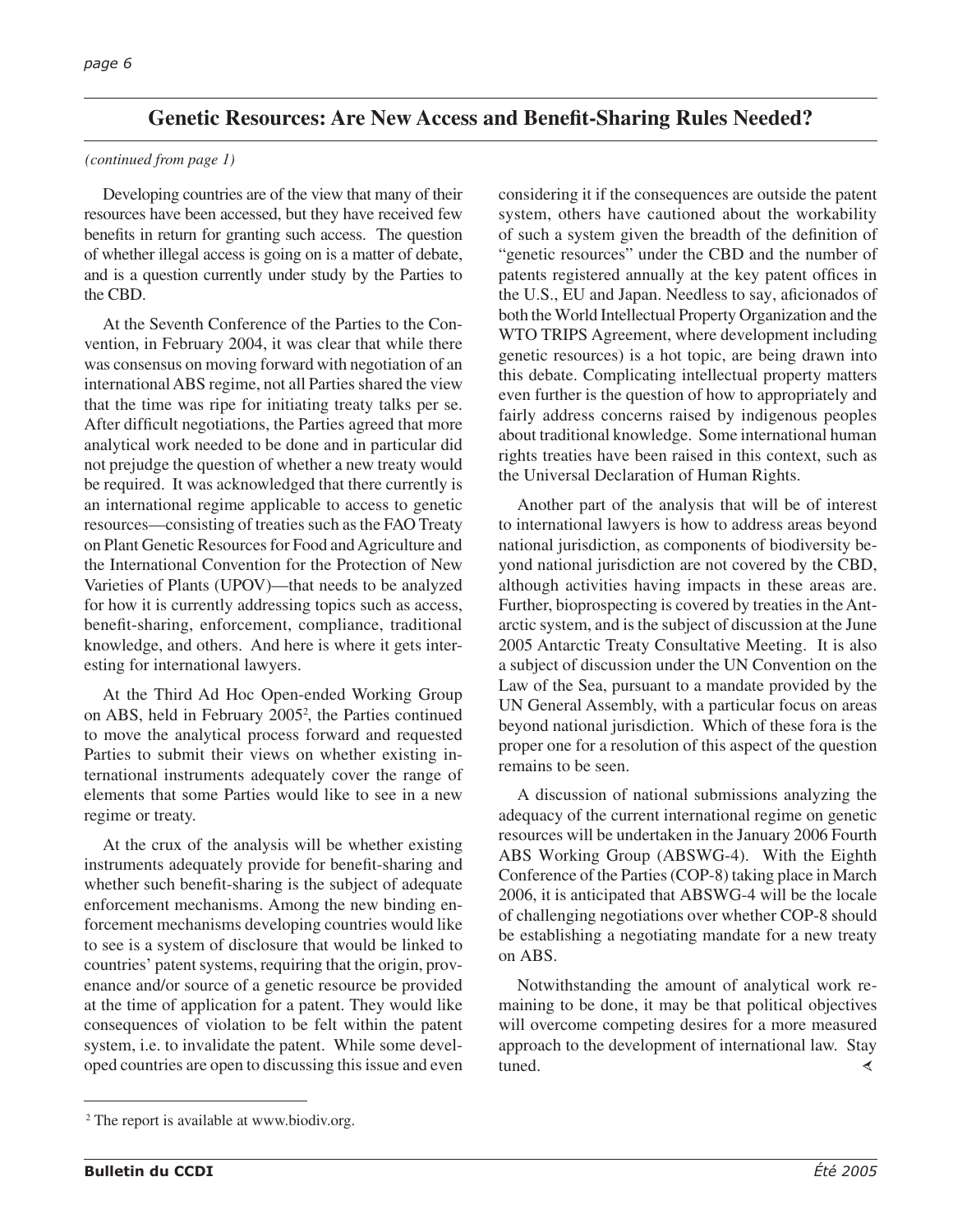# **John Peters Humphrey Fellowship in International Human Rights and Organization**

**Bourse de Recherche de John Peters Humphrey en Droit International sur les Droits de l'Homme et son Organisation**

# **2005 Winners**

**Andrew Astritis LL.B., Law, Osgoode Hall Law School, 2004 B.A. Hons., Political Science, 2001**

Mr. Astritis' proposed program of study focuses on the relationship between economic development models, international organizations and human rights law. He will examine the development of the World Bank Inspection Panel and evaluate its potential to becoming a meaningful component of an effective international human rights regime. Mr. Astritis will be pursuing a Masters Program at Oxford University, Faculty of Law.

#### **Erica Bussey J.D. Hons., Law, University of Toronto, 2004 M.A. Philosophy, U.C.L.A., 2000 B.A. Hons., Philosophy/Political Science, University of Toronto, 1997**

Ms. Bussey will pursue a one-year Masters program in law at the University of Cambridge. She plans to focus on international human rights, the law of international dispute resolution and international criminal law, and to concentrate on these issues particularly as they relate to the African context.

**Miloud Chennoufi Ph.D., Science politique, Université de Montréal, en progrès. Maîtrise, Administration, HEC Montréal, 2001 Maîtrise, Sciences économiques, Université d'Alger, 1997 B.A., Science économiques, Université d'Alger, 1994**

M. Chennoufi poursuivra ses études doctorales en science politique offert au Département de science politique de l'Université de Montréal. Sa thèse, intitulée « Du projet de paix perpétuelle de Kant à la paix comme projet perpétuel du point de vue cosmopolite », porte sur le problème de la paix en lien notamment avec la possibilité d'un droit cosmopolite informé par le droit international actuellement en vigueur. Les deux champs de spécialisation de M. Chennoufi sont la philosophie politique et les relations internationales.

## **Jeff King D.Phil, Law, University of Oxford, in progress. B.CL/LL.B., Law, McGill University, 2003 B.A. Hons., Philosophy, University of Ottawa, 1996**

Mr. King will be continuing his D.Phil program in law at the University of Oxford where he is focusing on the comparative constitutional and international protection of human rights. His thesis is that social welfare rights to housing, education and health care as set forth in the Universal Declaration of Human Rights ought to become constitutionally entrenched rights subject to judicial enforcement in all common law countries. Mr. King aims to explain why the judicial system is a competent, legitimate and indeed necessary institution for protecting the welfare rights of the poor and excluded members of society.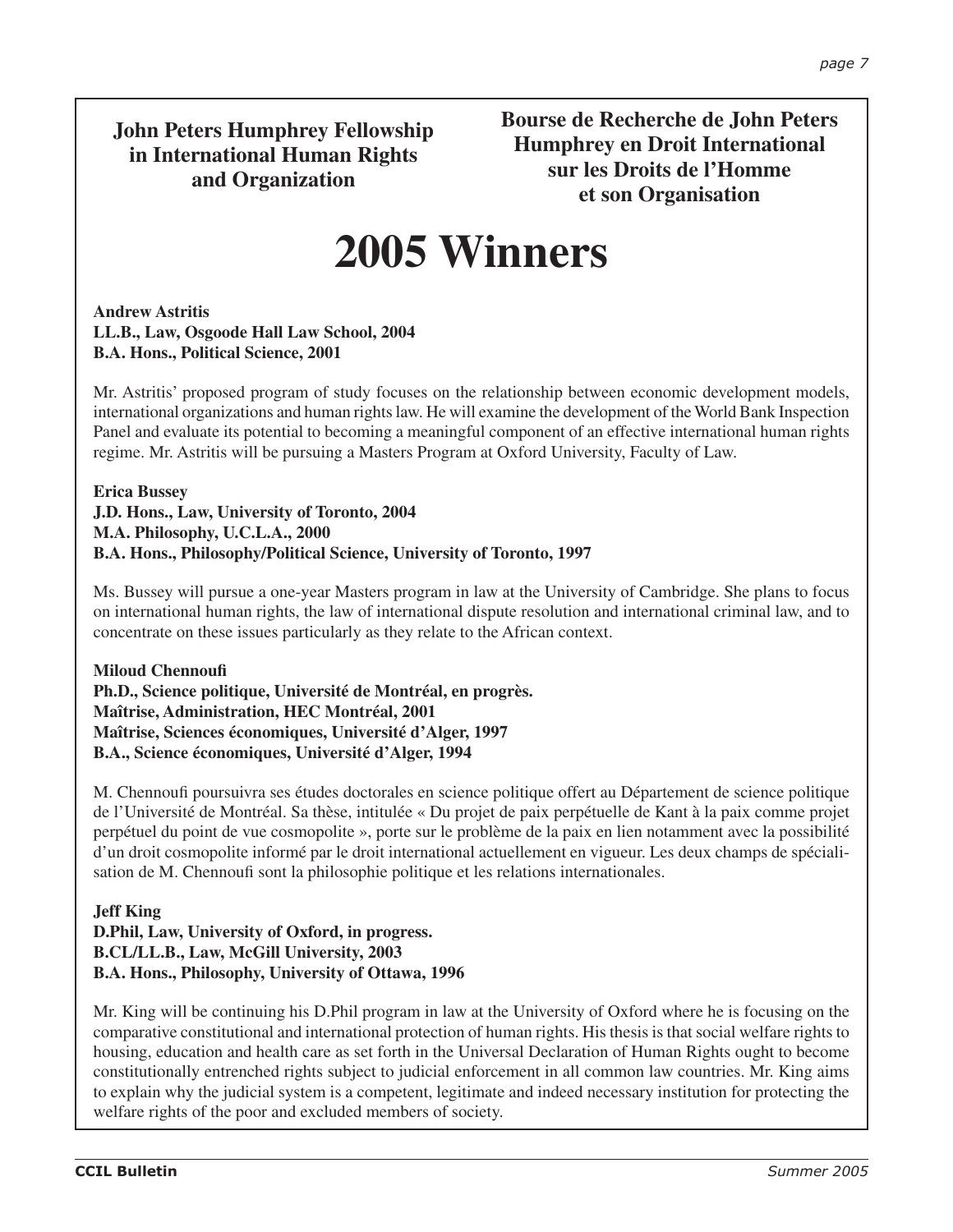# **Canadian Approaches to International Law? Proposal for a Collaborative Teaching and Research Project**

#### **by Karen Knop**

For better and for worse, different states approach international law differently. Canadian international lawyers, however, are so resolutely internationalist that they are loathe to examine whether we have our own approaches to, even our own tradition in, international law. Ronald St. John Macdonald, Gerald Morris and Douglas Johnston writing about public international law in 19741 and Robert Wai writing about private international law in 20012 make essentially this point: our national approach to international law is not to have a national approach.

Indeed, Canadian internationalism can go as far as national erasure. Consider the following two examples:

(1) The major English-language Canadian casebook on public international law contains a passage from Maxwell Cohen, from his chapter in the collection Canadian Perspectives on International Law and Organization to be specific. In that passage, Cohen writes: "In a sense Canadian experience with the international legal order is part of the very beginnings of Canada itself …Canada was sired in warfare, mothered in treaties, and nurtured in the delicate crèche of both imperial constitutional relations and international law as they were in the eighteenth century."3 What does Cohen highlight about Canada's origins? Not a story of nation-building through the actions, the passions or the commitments of its future citizens, but the manufacture of the state through colonialism and international law – Canada as a kind of byproduct of imperial internationalism.

(2) In what is widely considered the leading Canadian case on private international law, Morguard Investments Ltd. v. De Savoye, the Supreme Court of Canada rejects the English rules on jurisdiction as wrong for Canada because they "fly in the face of the obvious intention of the Constitution to create a single country."4 But this feat of legal decolonization does not make way for the development of Canadian rules as such. Instead, the new rules on jurisdiction are derived from the changing nature of international society: "the need in modern times to facilitate the flow of wealth, skills and people across state lines in a fair and orderly fashion."5 In Morguard, the Canadian federation becomes simply a more concentrated form of this integration and hence in greater need of these new rules.6

Canadian internationalism-as-nationalism has been derided as nostalgia, fantasy, camouflage, and deployed as an ideal, a goad, a medium-power's best strategy for securing its interests and enlarging its influence. But the question of a distinctly Canadian international law – or, inverted, the question of a truly international law – has languished. And if there is something distinctive about the field of international law in Canada, in what sense is it "Canadian"? Is it only that we are more devout internationalists than everyone else – but then what separates our approach from that of the Nordic countries, for example? Or is there some set of common concerns, shared philosophical orientation or similar jurisprudential outlook that could be styled as "Canadian"? Or is the distinctiveness not simply some uniform national quality of our international law, but also, or instead, a diversity specific to us: the reflection of a complex of differences in historical experience, political goals, intellectual influences and language that is particular to Canada? Is there an invisible college of international lawyers in Canada, and if so, how and why was it created, given that some are schooled in common law and others in civil law, some pursue graduate work in Québec and others in the United States, France, England, Belgium, British Columbia, Ontario and so on, some write in English and others in French?

In the 2006 spring term, my colleague Angela Fern-

<sup>&</sup>lt;sup>1</sup> R. St.J. Macdonald, G. Morris & D. Johnston, "Canadian Approaches to International Law" in R. St.J. Macdonald, G. Morris & D. Johnston, eds., *Canadian Perspectives on International Law and Organization* (Toronto: University of Toronto Press, 1974) 940 at 947-950.

<sup>2</sup> R. Wai, "In the Name of the International: The Supreme Court of Canada and the Internationalist Transformation of Canadian Private International Law" (2001) 39 Can. Y.B. Int'l L. 117 at 143-155.

<sup>3</sup> Maxwell Cohen, "Canada and the International Legal Order: An Inside Perspective" in R. St.J. Macdonald, G. Morris & D. Johnston, eds., *Canadian Perspectives on International Law and Organization* (Toronto: University of Toronto Press, 1974) 3 at 3-4, reprinted in H. Kindred *et al.*, *International Law, Chiefly as Interpreted and Applied in Canada*, 6th ed. (Emond Montgomery, 2000) at 23-24.

<sup>4</sup>*Morguard Investments Ltd.* v. *De Savoye*, [1990] 3 S.C.R. 1077 at 1099.

<sup>&</sup>lt;sup>5</sup> Ibid. at 1096.<br><sup>6</sup> Nathan Hume, *Four Flaws: Reflections on the Canadian Approach to Private International Law* (unpublished directed research paper, Faculty of Law, University of Toronto, 2005).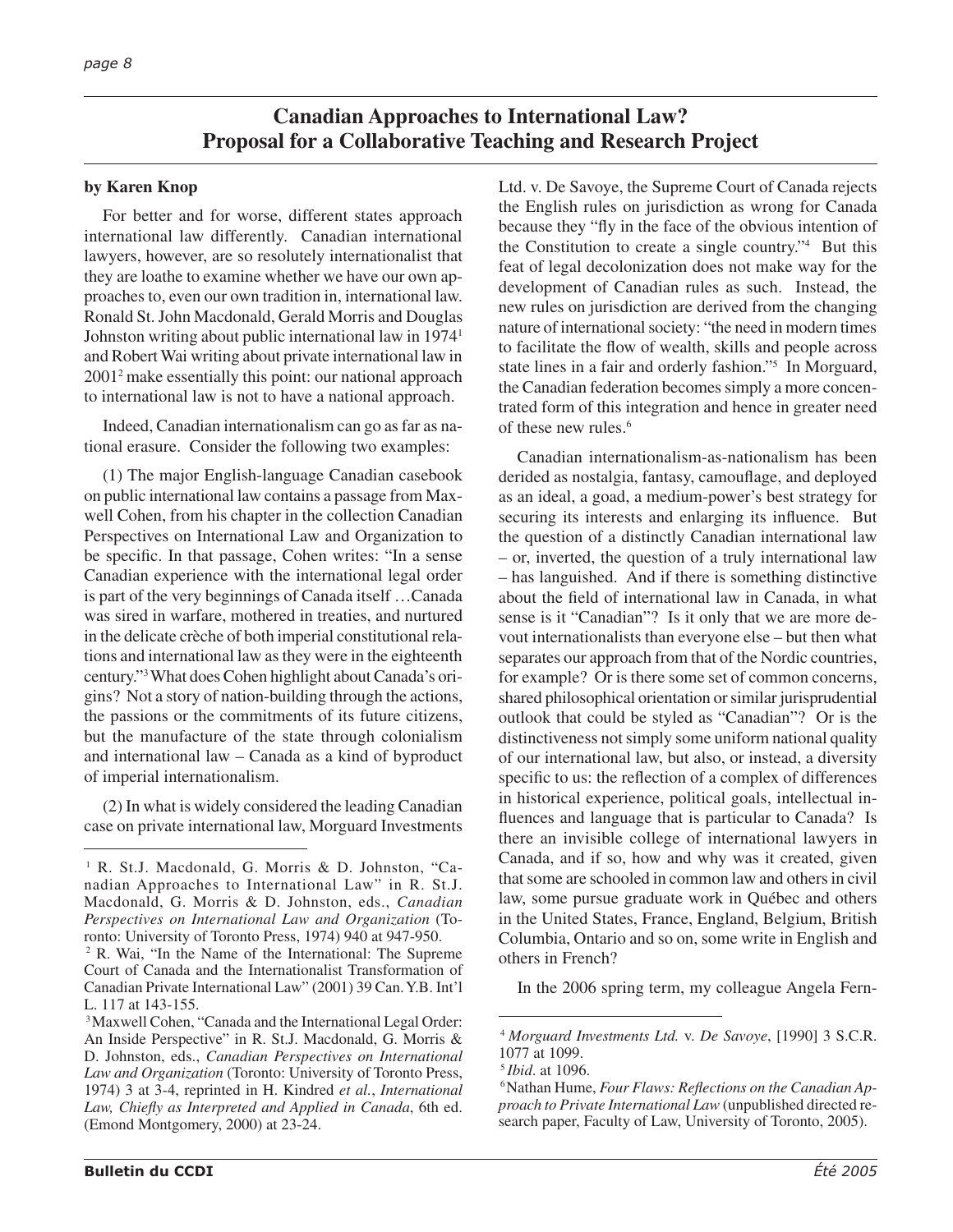andez and I will offer "Canadian Approaches to International Law", an upper-year seminar at the University of Toronto that pursues these questions through intellectual biographies of leading Canadian figures in international law. In our conception, the thinkers to be studied range across the nineteenth and twentieth centuries, the civil law, common law and aboriginal law traditions, and a variety of professions; for instance, Maximilien Bibaud, Percy Corbett, John Humphrey, Eugene Lafleur, Gerald LaForest, N.A.M. MacKenzie and John Read. Each student in the seminar will choose a thinker to study. We will also encourage students to propose other historical figures, especially those whose participation or perspective may have been marginalized and who may therefore not readily come to mind. Following introductory classes on theories of international law, Canadian foreign policy and legal history methodologies, the seminar will adjourn until mid-way through the term when students will present an outline of their project. It will then adjourn again until the final class, when students will present their work in progress. The design of the course was inspired by a proposal by Ronald St. John Macdonald and by a similar research seminar on German international law scholars developed by Professor Michael Stolleis of the

Max-Planck-Institut für europäische Rechtsgeschichte in Frankfurt. Impressively, the latter has already led to a number of books, one an award-winning volume on Georg Schwarzenberger.7

As a collective endeavour, the "Canadian Approaches to International Law" seminar is thus intended to promote research into the history of international law in Canada, what it represents and what lessons it holds for the future. While Macdonald, John Hobbins and others have published a number of ground-breaking biographical articles, Angela and I are hoping to encourage colleagues at other law schools to join us in facilitating further work by offering related courses and supervising independent study and graduate work in the area. I am pleased to add that the Canadian Council on International Law proposes to make the students' papers available on its website.

We welcome suggestions and interest in the project.

Karen Knop Faculty of Law, University of Toronto k.knop@utoronto.ca

7 S. Steinle, *Völkerrecht und Machtpolitik: Georg Schwarzenberger (1908-1991)* (Baden-Baden: Nomos, 2002).

# **Des perspectives canadiennes en matière de droit international? Proposition d'un projet de recherche et d'enseignement collaboratif**

#### **par Karen Knop**

Avec des résultats équivoques, divers États ont adopté diverses perspectives en matière de droit international. Ceci dit, les juristes canadiens oeuvrant dans le domaine du droit international sont tellement internationalistes qu'ils peinent à s'interroger si nous avons au Canada des perspectives distinctes en matière de droit international, ou même une tradition dans ce domaine. Les articles signés par Ronald St.John Macdonald, Gerald Morris et Douglas Johnston en matière de droit international public en 19741 , et l'article de Robert Wai au sujet du droit international privé en 20012 , ont mis en relief ce constat navrant : notre perspective nationale en matière de droit international consiste à ne pas avoir de perspective

nationale à ce sujet.

En effet, l'internationalisme canadien s'enlise jusqu'à l'effacement. L'on n'a qu'à considérer les deux exemples suivants :

(1) Le principal ouvrage canadien de langue anglaise en matière de droit international public contient un passage de Maxwell Cohen, extrait d'un chapitre de la collection Canadian Perspectives on International Law and Organization. Dans ce passage, Cohen écrit : « Dans un certain sens, l'expérience canadienne au plan de l'ordre juridique international revient aux fondements mêmes du Canada ... Le Canada a été engendré dans la guerre, enfanté dans les traités, et consolidé dans la crèche sensible des rapports constitutionnels impériaux et du droit international tels qu'ils se présentaient au dix-huitième siècle. »3 Que souligne Cohen au sujet des origines du Canada ? Pas l'histoire d'une nation naissante grâce à l'action, à la passion ou à l'engagement de ses futurs citoyens, mais plutôt la création de l'état par le colonialisme et le droit international – le Canada apparaît alors comme étant un sous-produit de l'internationalisme impérial.

<sup>&</sup>lt;sup>1</sup> R. St.J. Macdonald, G. Morris & D. Johnston, Canadian Approaches to International Law, cité dans R. St.J. Macdonald, G. Morris & D. Johnston, éditeurs, Canadian Perspectives on International Law and Organization (Toronto: University of Toronto Press, 1974) 940, aux pages 947 à 950.

<sup>&</sup>lt;sup>2</sup> R. Wai, In the Name of the International: The Supreme Court of Canada and the Internationalist Transformation of Canadian Private International Law (2001) 39 Can. Y.B. Int'l L. 117, aux pages 143 à 155.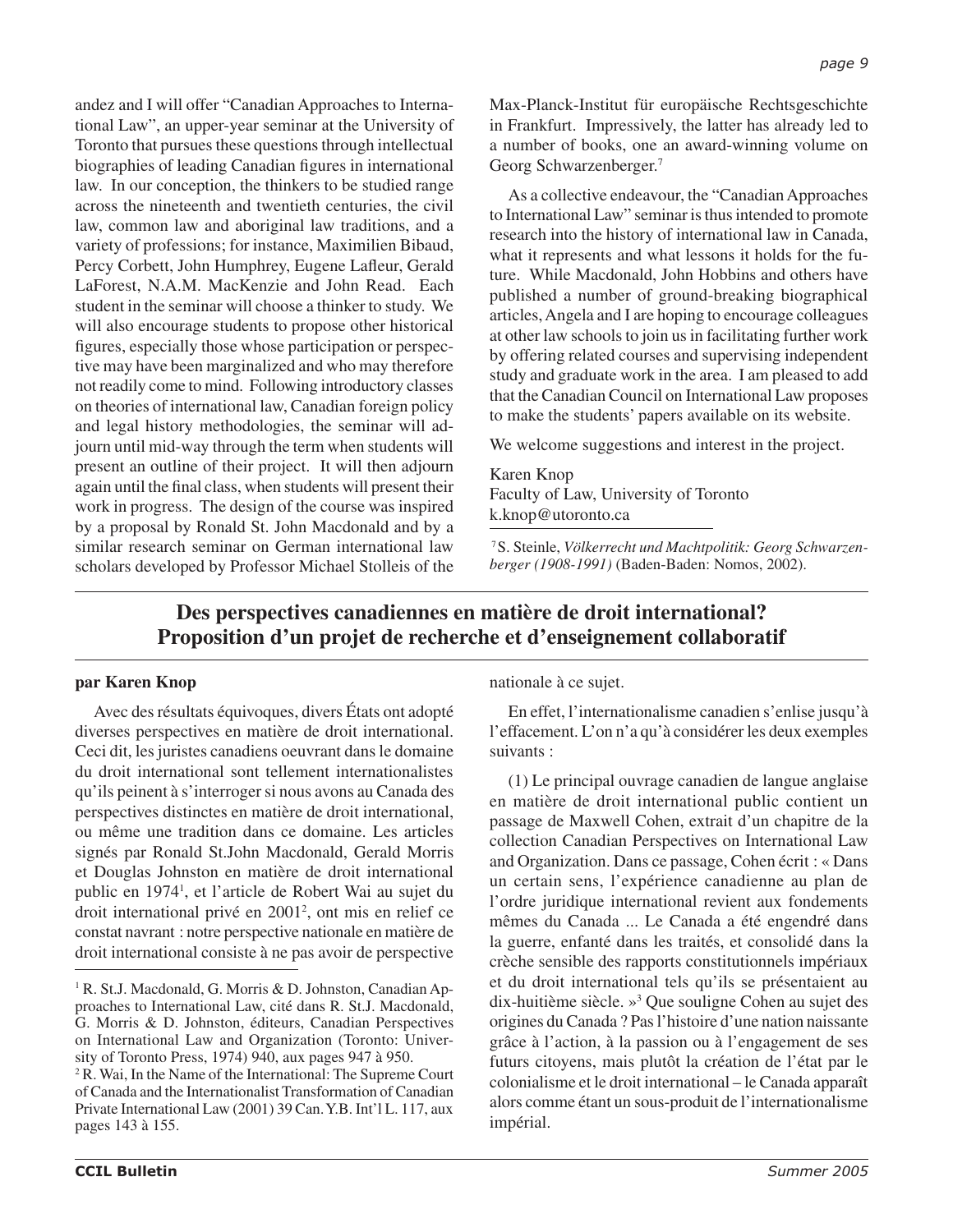(2) Dans ce qui est largement considéré la principale cause canadienne au plan du droit international privé, Morguard Investissements Ltd c. De Savoye, la Cour Suprême du Canada rejette les règles de l'Angleterre en matière de compétence comme étant néfastes pour le Canada et comme « violant allègrement l'intention évidente de la Constitution de faire du Canada un seul et unique pays. »4 Mais cet exploit de décolonisation juridique n'ouvre pas la voie à l'élaboration de règles canadiennes. En fait, les nouvelles règles en matière de compétence proviennent de la nature hautement évolutive de la société internationale : « la nécessité contemporaine de faciliter le passage de la richesse, d'aptitudes et des personnes par la frontière d'États souverains, le tout de manière équitable et ordonnée. »5 Dans Morguard, la fédération canadienne devient simplement une forme plus concentrée de cette intégration, et par conséquent justifiant encore davantage l'adoption de ces nouvelles règles. 6

L'internationalisme-comme-nationalisme canadien a été décrié comme étant un élan empreint de nostalgie, d'imagination, de camouflage, et a évolué à titre d'idéal, de stratégie parfaite pour un pouvoir moyen lui permettant de sauvegarder ses intérêts et d'élargir son influence. Mais l'enjeu autour d'un droit international distinctement canadien - ou, à l'inverse, l'enjeu que représente un droit véritablement international – s'en trouve meurtri. Et si le droit international a véritablement un caractère distinct au Canada, en quoi est-il « canadien » ? Serait-ce tout simplement que nous sommes des internationalistes plus dévots que d'autres - mais alors qu'est-ce qui distingue notre perspective de celle des pays nordiques, par exemple ? Sinon, y a-t-il un certain ensemble de préoccupations communes, d'orientations philosophiques partagées ou de perspectives jurisprudentielles semblables qui pourraient être étiquetées comme étant proprement « canadiennes » ? Serait-ce sinon que les particularités ne sont simplement que la traduction d'une certaine qualité nationale uniforme de notre droit international, sinon un signe de diversité bien à nous : le reflet d'un ensemble complexe de différences au plan du vécu historique,

des buts politiques, des influences intellectuelles et linguistiques particulières au Canada ? Y aurait-il une université invisible formant des avocats en droit international au Canada et, dans l'affirmative, comment et pourquoi a-t-elle été créée, puisque certains ont suivi des cours en common law, d'autres en droit civil, d'autres encore poursuivant des études supérieures au Québec, aux États-Unis, en France, en Angleterre, en Belgique, en Colombie-Britannique, en Ontario ou ailleurs, certains écrivant en anglais, et d'autres en français ?

Au cours du deuxième trimestre de l'année 2006, ma collègue Angela Fernandez et moi présenterons un cours portant sur les perspectives canadiennes en matière de droit international, un cours s'adressant aux étudiants de troisième année de l'Université de Toronto, afin d'étudier plus à fond ces questions en étudiant les biographies intellectuelles de sommités canadiennes en droit international. Nous étudierons notamment les oeuvres de penseurs des dix-neuvième et vingtième siècles, du droit civil, de la common law et des traditions juridiques autochtones, et de diverses professions : Maximilien Bibaud, Percy Corbett, John Humphrey, Eugene Lafleur, Gerald LaForest, N.A.M. MacKenzie et John Read, parmi d'autres. Chaque étudiant choisira un philosophe et en étudiera la pensée. Nous inciterons également les étudiants à s'intéresser à d'autres personnages historiques, particulièrement ceux dont la participation ou la perspective a pu avoir été marginalisée et qui ne nous viennent pas nécessairement spontanément à l'esprit. Une fois terminées les séances d'entrée en matière au sujet des théories du droit international, de la politique étrangère canadienne et des méthodologies de l'histoire du droit, le séminaire sera ajourné jusqu'au milieu du semestre, alors que les étudiants seront invités à présenter les grandes lignes de leur projet. Ensuite, autre pause jusqu'au dernier cours, alors que les étudiants présenteront leurs travaux en chantier. Le concept de ce cours s'inspire d'une idée lancée par M. Ronald St. John Macdonald et aussi d'un colloque de recherche sur les penseurs allemands du droit international présenté par le professeur Michael Stolleis de l'Institut Europäische Rechtsgeschichte du Für Maximum-Planck-Institut de Francfort. Il convient d'observer que ce dernier colloque a déjà permis l'éclosion d'une littérature volumineuse sur le sujet, dont une oeuvre magistrale portant sur le célèbre Georg Schwarzenberger.

À titre d'oeuvre collective, le séminaire sur les perspectives canadiennes en matière de droit international est destiné à susciter la recherche sur l'histoire du droit international au Canada, ce qu'il représente et quelles

<sup>&</sup>lt;sup>3</sup> Maxwell Cohen, Canada and the International Legal Order: An Inside Perspective, cité dans R. St.J. Macdonald, G. Morris & D. Johnston, éditeurs, Canadian Perspectives on International Law and Organization (Toronto: University of Toronto Press, 1974), pages 3 et 4, repris dans H. Kindred et al., International Law, Chiefly as Interpreted and Applied in Canada, 6e édition (Emond Montgomery, 2000), pages 23 et 24.

<sup>4</sup> Morguard Investments Ltd. c. De Savoye, [1990] 3 R.C.S. 1077, à la page 1099.

<sup>5</sup> Ibid., à la page 1096.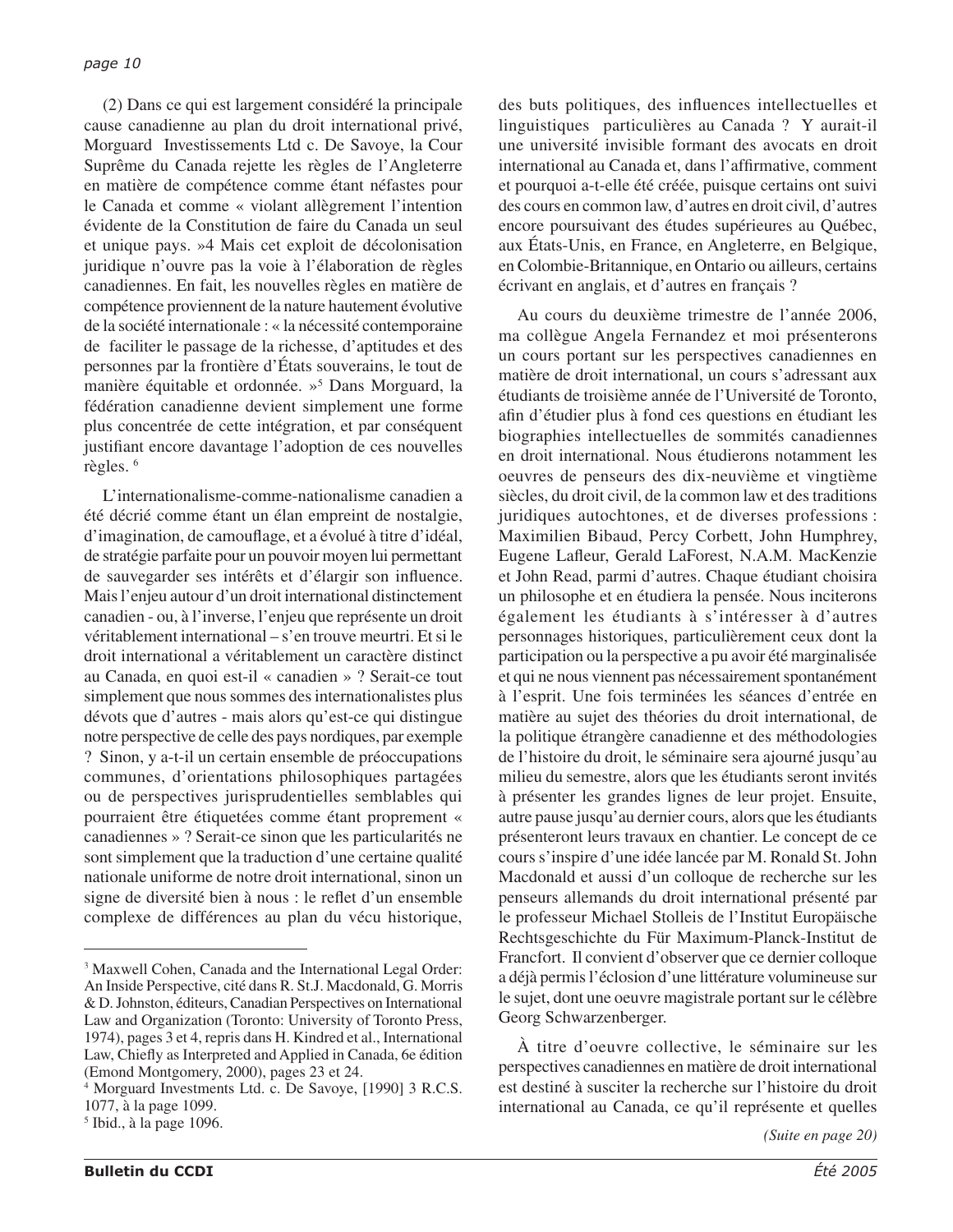# **CCIL 34 th Annual Conference 2005** *Fragmentation: Diversification and Expansion of International Law* **October 26-28, 2005, National Arts Centre, Ottawa SUMMARY DRAFT PROGRAMME**

#### **Wednesday, October 26, 2004**

| 14:30-20:00     | Registration                                                               |
|-----------------|----------------------------------------------------------------------------|
| $15:00-18:00$   | <b>Student Job Fair and Forum</b>                                          |
| $17:00-18:45$   | Board of Directors Meeting                                                 |
| $19:00 - 20:30$ | Plenary Opening Roundtable: UN Reform                                      |
|                 | Chair: Maurice Copithorne, Professor, University of British Columbia (UBC) |

#### **Thursday, October 27, 2007**

| 07:30-17:30     | Registration                                                                                                     |
|-----------------|------------------------------------------------------------------------------------------------------------------|
| 07:45-08:50     | Women and International Law Interest Group Breakfast (Separate registration: \$15)                               |
|                 | Catherine Dauvergne<br>$\bullet$                                                                                 |
| 08:00-17:00     | <b>Booths / Displays</b>                                                                                         |
| 08:45-09:00     | Coffee and Tea                                                                                                   |
| 09:00-09:15     | Opening Plenary/President's Welcome: Donald Fleming                                                              |
| 09:15-10:30     | Keynote Address: Fragmentation                                                                                   |
|                 | Pierre-Marie Dupuy, Professor, European University Institute<br>$\bullet$                                        |
| 10:30-10:45     | <b>Break</b>                                                                                                     |
| $10:45 - 12:15$ | Panel A-1: International Law and Human Security                                                                  |
|                 | Organized by John McManus, Counsel, Crimes Against Humanity and War Crimes                                       |
|                 | Section, Department of Justice Canada and Irish Centre for Human Rights, National<br>University of Ireland (NUI) |
|                 | Chair: Dr. Ray Murphy, Senior Lecturer, Irish Centre for Human Rights, NUI                                       |
|                 | Dr. Vivienne O'Connor, Ph. D. Candidate, Irish Centre for Human Rights, NUI:<br>$\bullet$                        |
|                 | Model Transitional Codes for Post-Conflict Criminal Justice Project                                              |
|                 | Professor Lloyd Axworthy, President, University of Winnipeg: Good Governance,<br>$\bullet$                       |
|                 | Sustainability, and Human Security                                                                               |
|                 | Charles Chernor Jalloh, Counsel, Trade Law Bureau, Department of Justice:<br>$\bullet$                           |
|                 | (Presenting a paper co-written with Alhaji B.M. Marong, Legal Officer, International                             |
|                 | Criminal Tribunal for Rwanda) The Case for War Crimes Trials in Liberia                                          |
|                 | Panel A-2: Canada's Sovereignty over the Arctic                                                                  |
|                 | Chair: Gib Van Ert, Lawyer, Hunter Voith, Litigation Counsel                                                     |
|                 | Michael Byers, Academic Director, Liu Institute for Global Issues, UBC: "Who<br>$\bullet$                        |
|                 | Owns the Northwest Passage? And Does It Matter?"                                                                 |
|                 | Auja Peter: "How Do We Reconcile International Sovereignty Claims within Inuit<br>$\bullet$                      |
|                 | Homelands?"                                                                                                      |
|                 | Louis Simard, Director, Oceans and Environmental Law Division, FAC<br>$\bullet$                                  |
|                 | Panel A-3: Solutions in Treaty Interpretation to Overlapping Legal Obligations                                   |
|                 | Donald McRae, Hyman Soloway Professor of Business and Trade Law, University of                                   |
|                 | Ottawa                                                                                                           |
|                 | Joost Pauwelyn, Associate Professor of Law, Duke University<br>$\bullet$                                         |
|                 | Isabelle Van-Damme, Ph.D. Candidate, University of Cambridge and Visiting Scholar<br>$\bullet$                   |

at Columbia University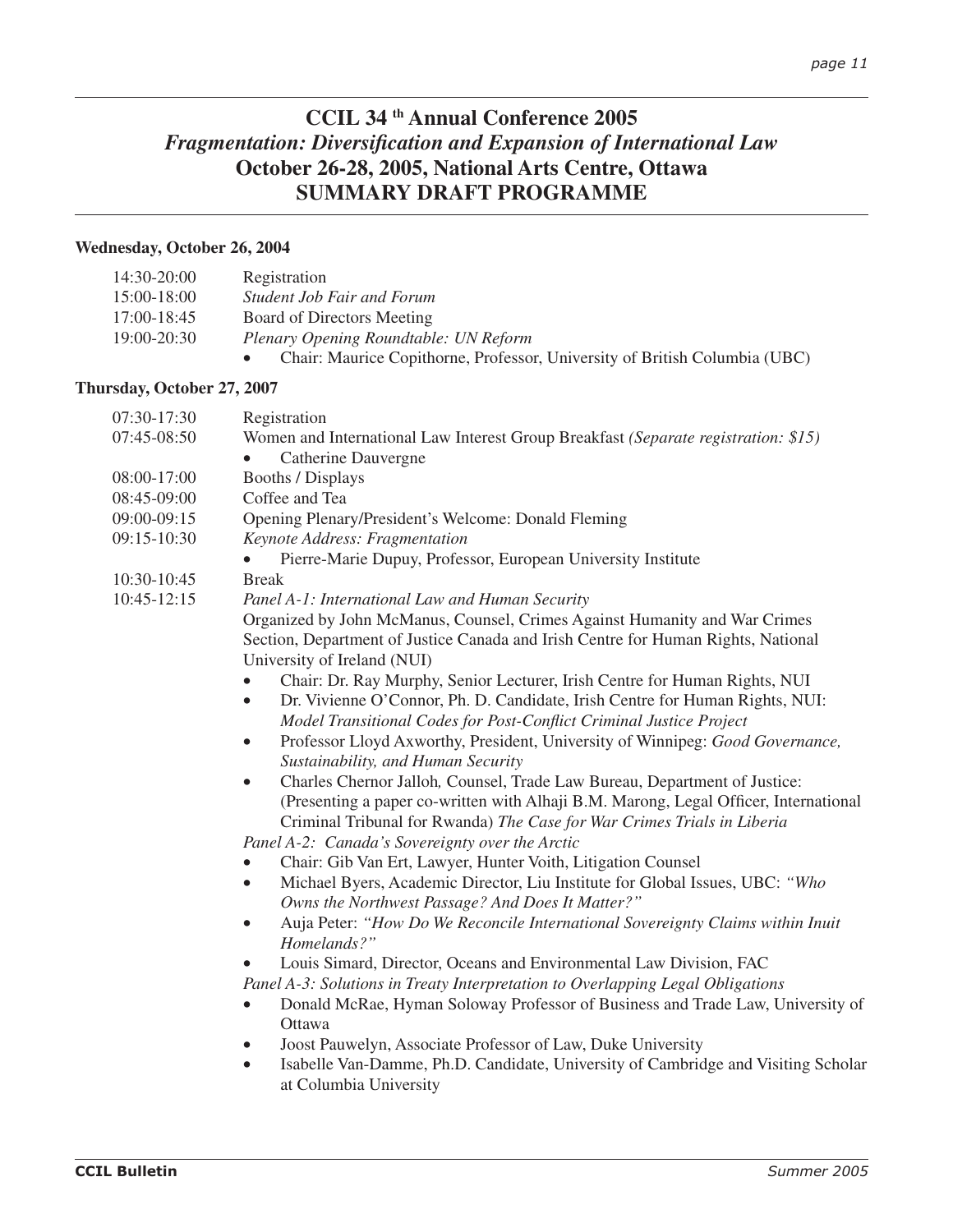| paye 12                  |                                                                                                                                     |
|--------------------------|-------------------------------------------------------------------------------------------------------------------------------------|
| $12:15 - 14:00$          | Luncheon (Extra tickets available: \$25.00)                                                                                         |
|                          | James Carter, President, American Society of International Law                                                                      |
| 14:15-15:45              | Panel B-1: Thinking Critically about Diversification and Expansion of International Law                                             |
|                          | Organized by the Women and International Law Interest Group                                                                         |
|                          | Chair: Doris Buss, Professor, Carleton University                                                                                   |
|                          | Karen Knop, Professor, University of Toronto<br>$\bullet$                                                                           |
|                          | Patrick Macklem, Professor, University of Toronto<br>$\bullet$                                                                      |
|                          | Obiora Okafor, Professor, Osgoode Hall Law School<br>$\bullet$                                                                      |
|                          | Philip Allott, Professor, Trinity College, University of Cambridge<br>$\bullet$                                                     |
|                          | Panel B-2: The Privatization of Security and the Militarization of Relief                                                           |
|                          | Chair: Craig Forcese, Assistant Professor, University of Ottawa<br>$\bullet$                                                        |
|                          | Alexis Kontos, Human Rights Law Section, Department of Justice Canada: The<br>$\bullet$<br>Privatization of State Security Services |
|                          | <b>Blaise Cathcart, Canadian Forces</b><br>$\bullet$                                                                                |
|                          | Ted Itani, Red Cross<br>$\bullet$                                                                                                   |
|                          | Panel B-3: Sustainable Development                                                                                                  |
|                          | Organized by Campion Carruthers, Assistant Director, Sustainable Development and                                                    |
|                          | International Affairs, Natural Resources Canada and Anne Daniel, General Counsel,                                                   |
|                          | Department of Justice Canada, Environment Canada                                                                                    |
|                          | Chair: Nathalie Chalifour, Professeure adjointe, Université d'Ottawa                                                                |
| 15:45-16:00              | <b>Break</b>                                                                                                                        |
| 16:00-17:15              | Open Forum with Foreign Affairs Canada                                                                                              |
| 17:30-19:00              | Reception at Foreign Affairs (Offered by the Legal Advisor, Foreign Affairs Canada)                                                 |
| 19:30:                   | <b>Banquet, Ottawa Congress Centre</b>                                                                                              |
| Friday, October 28, 2005 |                                                                                                                                     |
| 07:30-08:45              | International Environment Law Interest Group Breakfast (Separate Registration: \$15)                                                |
| 07:30-08:45              | International Human Rights Law Interest Group (External Event)                                                                      |
| 08:45-09:00              | Coffee and Tea                                                                                                                      |
| 09:00-10:30              | Panel C-1: Relationship between International and Domestic Law                                                                      |
|                          | Organized by the Department of Justice, Ottawa                                                                                      |
|                          | Chair: Oonagh Fitzgerald, Acting Chief Legal Counsel, Public Law Group,                                                             |
|                          | Department of Justice                                                                                                               |
|                          | Panel C-2: Trade and Human Rights                                                                                                   |
|                          | Chair: Valerie Hughes, Director, World Trade Organization, Appellate Body Kevin                                                     |
|                          | Gray                                                                                                                                |
|                          | Panel C-3: Private International Law                                                                                                |
|                          | Chair: Janet Walker, Associate Dean, Osgoode Hall Law School                                                                        |
|                          | Martha Bailey, Professor, Queen's University<br>$\bullet$                                                                           |
|                          | Vaughan Black, Professor, Dalhousie Law School<br>$\bullet$                                                                         |

- Catherine Walsh, Professor, McGill Law School
- 10:30-10:45 Break
- 10:45-12:00 Closing Plenary
- Philip Allott, Professor, Trinity College, University of Cambridge
- 12:15-13:30 CCIL Annual General Meeting

#### **Law Commission of Canada**

| $12:00 - 13:30$ | Buffet Luncheon (Hosted by the Law Commission of Canada) |
|-----------------|----------------------------------------------------------|
| $13:30 - 17:00$ | Law Commission of Canada Forum                           |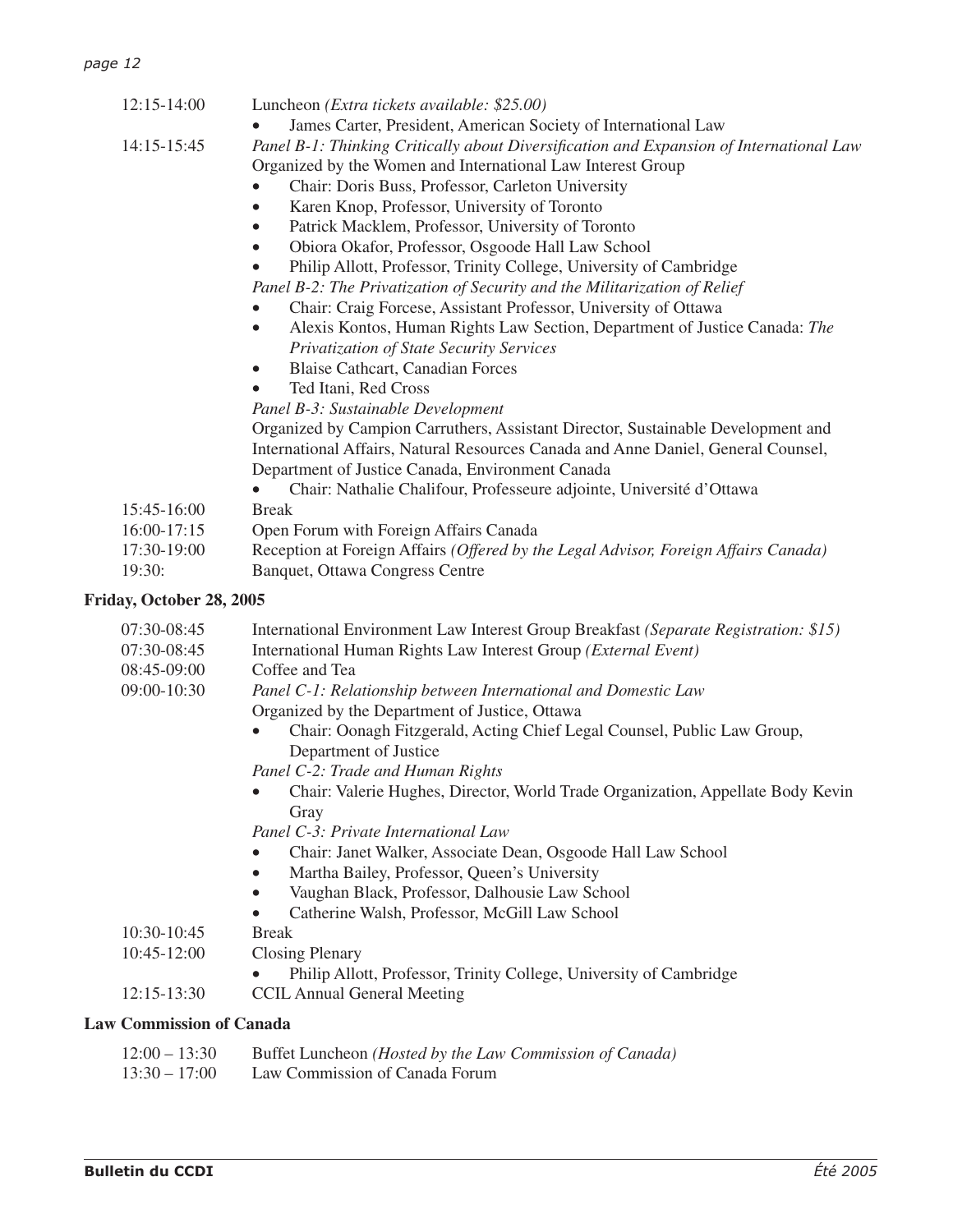# **34ième Congrès annuel du CCDI** *Fragmentation: la diversification et l'expansion du droit international* **26 au 28 octobre 2005, Centre national des Arts, Ottawa ÉBAUCHE DU PROGRAMME SOMMAIRE**

#### **Mercredi, 26 octobre 2005**

| $14:30-20:00$   | Inscription générale                                                                      |
|-----------------|-------------------------------------------------------------------------------------------|
| $15:00-18:00$   | Séance à l'intention des étudiants et des étudiantes : Carrières en droit international - |
|                 | Salon de l'emploi                                                                         |
| $17:00 - 18:45$ | Réunion du conseil d'administration                                                       |
| $19:00 - 20:30$ | Table ronde d'ouverture: Réforme de l'ONU                                                 |
|                 | Modérateur: Maurice Copithorne, Professeur, University of British Columbia<br>$\bullet$   |

#### **Jeudi, 27 octobre 2005**

| 07:30-17:30     | Inscription                                                                                      |
|-----------------|--------------------------------------------------------------------------------------------------|
| 07:45-08:50     | Petit déjeuner organisé par le groupe d'intérêt «femmes et droit international»                  |
|                 | ( <i>Frais d'inscription en sus: 15</i> \$)                                                      |
|                 | <b>Catherine Dauvergne</b><br>$\bullet$                                                          |
| 08:00-17:00     | Présentoirs                                                                                      |
| 08:45-09:00     | Café et Thé                                                                                      |
| 09:00-09:15     | Séance d'ouverture/Mot du président: Donald Fleming, Président du CCDI                           |
| 09:15-10:30     | Discours-programme: Fragmentation                                                                |
|                 | Pierre-Marie Dupuy, Professeur, European University Institute                                    |
| 10:30-10:45     | Pause-santé                                                                                      |
| $10:45 - 12:15$ | Panel A-1: Droit international et sécurité                                                       |
|                 | Organisé par John McManus, Avocat, Section des crimes de guerre, Ministère de la Justice         |
|                 | Canada, conjointement avec le Irish Centre for Human Rights, National University of              |
|                 | Ireland (NUI)                                                                                    |
|                 | Modérateur: Dr. Ray Murphy, Chargé de cours principal, Irish Centre for Human<br>$\bullet$       |
|                 | Rights, NUI                                                                                      |
|                 | Dr. Vivienne O'Connor, Candidate au doctorat, Irish Centre for Human Rights, NUI:<br>$\bullet$   |
|                 | Model Transitional Codes for Post-Conflict Criminal Justice Project                              |
|                 | Professeur Lloyd Axworthy, Président, University of Winnipeg: Good Governance,<br>$\bullet$      |
|                 | Sustainability, and Human Security                                                               |
|                 | Charles Chernor Jalloh, Avocat, Droit commercial, Ministère de la Justice: The Case<br>$\bullet$ |
|                 | for War Crimes Trials in Liberia                                                                 |
|                 | Panel A-2: La souveraineté du Canada dans l'Arctique                                             |
|                 | Modérateur: Gib Van Ert, Avocat, Hunter Voith Litigation Counsel                                 |
|                 | Michael Byers, Directeur académique, Liu Institute for Global Issues, UBC: "Who<br>$\bullet$     |
|                 | Owns the Northwest Passage? And Does It Matter?"                                                 |
|                 | Auja Peter: "How Do We Reconcile International Sovereignty Claims within Inuit<br>$\bullet$      |
|                 | Homelands?"                                                                                      |
|                 | Louis Simard, Directeur, Direction du droit des océans et de l'environnement,<br>$\bullet$       |
|                 | Affaires étrangères Canada                                                                       |
|                 | Panel A-3: Solutions - de l'interprétation des traités au chevauchement des obligations          |
|                 | légales                                                                                          |
|                 | Donald McRae, Hyman Soloway, Professeur de droit des affaires et du commerce,<br>$\bullet$       |
|                 | Université d'Ottawa                                                                              |
|                 | Joost Pauwelyn, Professeur agrégé en droit, Duke University<br>$\bullet$                         |
|                 | Isabelle Van-Damme, Candidate au doctorat, University of Cambridge et chercheure<br>$\bullet$    |

invitée, Columbia University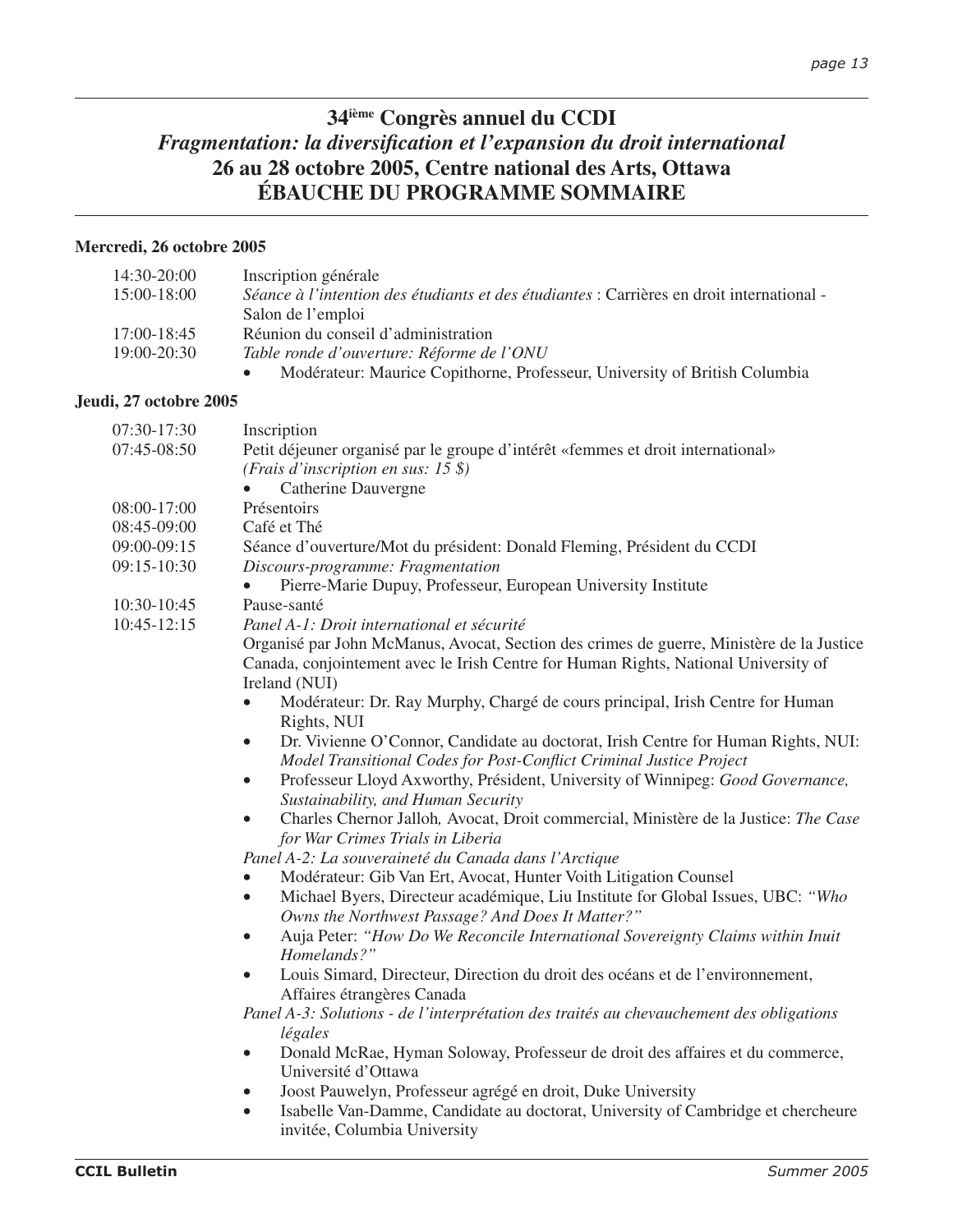| $12:15 - 14:00$ | Déjeuner (Billets additionnels disponibles : $25,00$ \$)                                                  |
|-----------------|-----------------------------------------------------------------------------------------------------------|
|                 | James Carter, Président, American Society of International Law                                            |
| 14:15-15:45     | Panel B-1: Faire preuve d'esprit critique sur la diversification et l'expansion du droit<br>international |
|                 | Organisé par le Groupe d'intérêt « Femmes et Droit international »                                        |
|                 | Modératrice : Doris Buss, Professeure, Carleton University                                                |
|                 | Karen Knop, Professeure, University of Toronto<br>$\bullet$                                               |
|                 | Patrick Macklem, Professeur, University of Toronto                                                        |
|                 | Obiora Okafor, Professeur, Osgoode Hall Law School<br>$\bullet$                                           |
|                 | Philip Allott, Professeur, Trinity College, University of Cambridge<br>$\bullet$                          |
|                 | Panel B-2: Privatisation de la sécurité et militarisation du secours humanitaire                          |
|                 | Modérateur: Craig Forcese, Professeur adjoint, Université d'Ottawa                                        |
|                 | Alexis Kontos, Section des droits de la personne, Ministère de la Justice: The<br>$\bullet$               |
|                 | Privatization of State Security Services                                                                  |
|                 | <b>Blaise Cathcart, Forces canadiennes</b><br>$\bullet$                                                   |
|                 | Ted Itani, Croix-rouge                                                                                    |
|                 | Panel B-3: Développement durable                                                                          |
|                 | Organisé par Campion Carruthers, Directeur adjoint, Développement durable et Affaires                     |
|                 | internationales, Ressources naturelles Canada et Anne Daniel, avocate générale, Ministère                 |
|                 | de la Justice, Environnement Canada                                                                       |
|                 | Modératrice: Nathalie Chalifour, Professeure adjointe, Université d'Ottawa                                |
| 15:45-16:00     | Pause-santé                                                                                               |
| 16:00-17:15     | Forum ouvert avec Affaires étrangères Canada                                                              |
| 17:30-19:00     | Réception aux Affaires étrangères Canada (Offerte par la juriconsulte des Affaires                        |
|                 | étrangères Canada)                                                                                        |
| 19:30           | Banquet, Centre des Congrès d'Ottawa                                                                      |

# **Vendredi, 28 octobre 2005**

| 07:30-08:45     | Petit déjeuner offert par le groupe d'intérêt « Droit international de l'environnement »                        |
|-----------------|-----------------------------------------------------------------------------------------------------------------|
|                 | (Frais d'inscription en sus: 15\$)                                                                              |
| 07:30-08:45     | Groupe d'intérêt « Droit international des droits de la personne » (événement externe)                          |
| 08:45-09:00     | Café et Thé                                                                                                     |
| 09:00-10:30     | Panel C-1: Rapport entre le droit international et le droit domestique                                          |
|                 | Organisé par le Ministère de la Justice, Ottawa                                                                 |
|                 | Modératrice: Oonagh Fitzgerald, Avocate en chef intérimaire, Groupe du droit public,<br>Ministère de la Justice |
|                 | Panel C-2: Les traités bilatéraux et multilatéraux : pierres angulaires ou obstacles?                           |
|                 | Modératrice : Valerie Hughes, Directrice, Organe d'appel de l'Organisation mondiale<br>du commerce              |
|                 | Panel C-3: Droit international privé                                                                            |
|                 | Modératrice : Janet Walker, Vice-doyenne, Osgoode Hall Law School                                               |
|                 | Martha Bailey, Professeure, Queen's University                                                                  |
|                 | Catherine Walsh, Professeure, McGill Law School                                                                 |
|                 | Vaughan Black, Professeur, Dalhousie Law School                                                                 |
| 10:30-10:45     | Pause-santé                                                                                                     |
| $10:45 - 12:00$ | Plénière de clôture                                                                                             |
|                 | Philip Allott, Professeur, Trinity College, University of Cambridge                                             |
| 12:15-13:30     | Assemblée Générale des Membres du CCDI                                                                          |

# **Law Commission of Canada**

| 12:00-13:30   | Déjeuner-Buffet (Organisé par la Commission du droit du Canada) |
|---------------|-----------------------------------------------------------------|
| $13:30-17:00$ | Forum de la Commission du droit du Canada                       |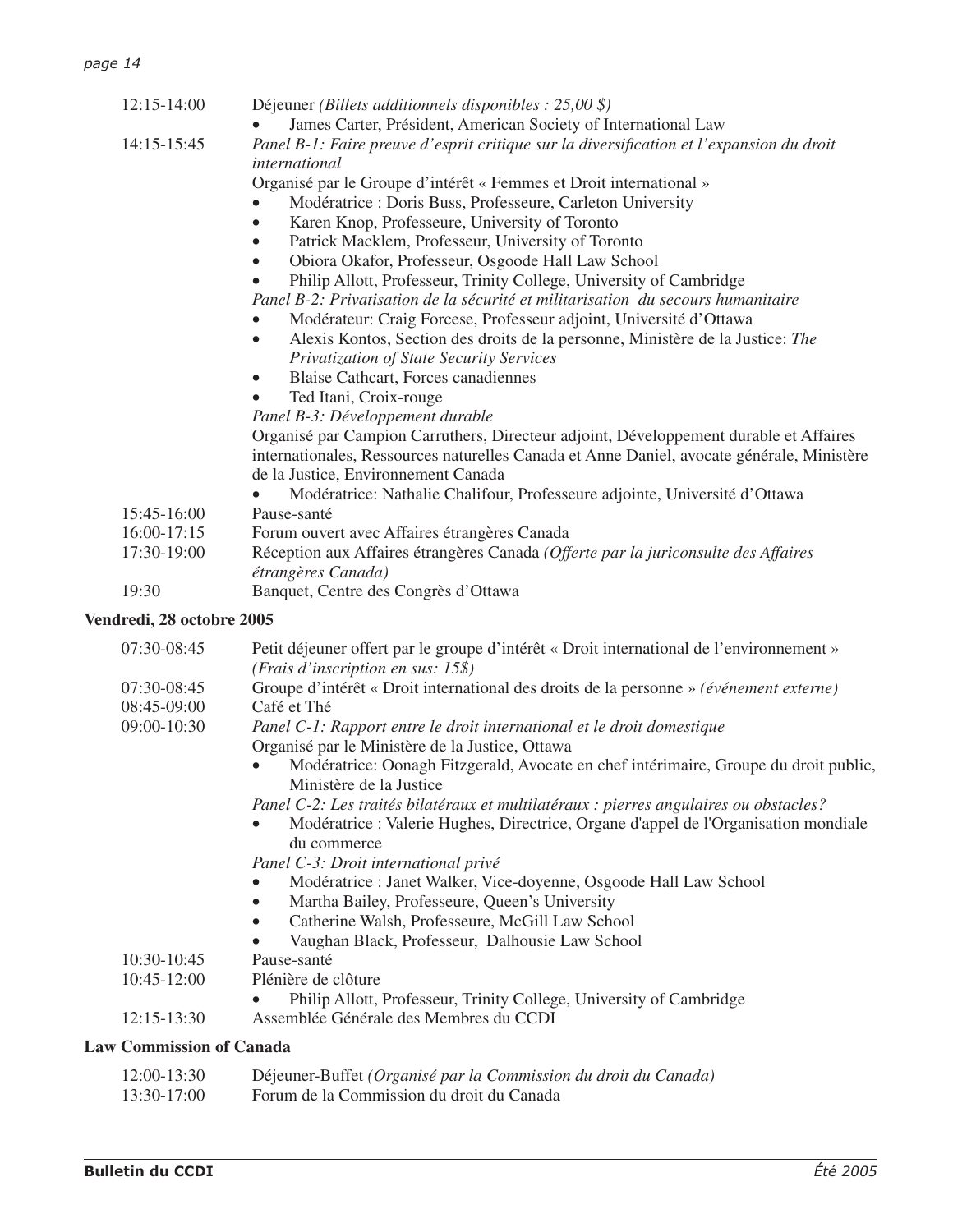| <b>CCIL Conferences Proceedings / Travaux des Congrès du CCDI</b> |  |
|-------------------------------------------------------------------|--|
|-------------------------------------------------------------------|--|

| Year/Année | <b>Title / Titre</b>                                                                                                                                                         |  |
|------------|------------------------------------------------------------------------------------------------------------------------------------------------------------------------------|--|
| 2004       | Legitimacy and Accountability in International Law / La légitimité et la responsabilité<br>en droit international<br>ISBN: 0-920157-28-09                                    |  |
| 2003       | Reconciling Law, Justice and Politics in the International Arena / Réconcilier le droit, la<br>justice et la politique dans l'arène internationale<br>ISBN: 0-920157-27-0    |  |
| 2002       | The Measure of International Law: Effectiveness, Fairness and Validity / Prendre la<br>mesure du droit international: effectivité, équité et validité<br>ISBN: 90-411-2234-6 |  |
| 2001       | Globalism: People, Profits and Progress / La mondialisation: les personnes, les profits<br>et le progrès<br>ISBN: 90-411-9900-4                                              |  |
| 2000       | Looking Ahead: International Law in the 21 <sup>st</sup> Century / Tournés vers l'avenir : Le droit<br>international au 21 <sup>ème</sup> siècle<br>ISBN: 90-411-9872-5      |  |
| 1999       | From Territorial Sovereignty to Human Security / De la souveraineté territoriale à la<br>sécurité humaine<br>ISBN: 90-411-9829-6                                             |  |

**Complete list of Proceedings available at / Liste complète des Travaux disponible à www.ccil-ccdi.ca**

**CCIL CONFERENCE** is held in Ottawa, Canada each October and the Proceedings are published in June of the following year. / **CONGRÈS DU CCDI** se tient à Ottawa, Canada, au mois d'octobre chaque année et les travaux sont publiés en juin l'année suivante.

**CCIL BULLETIN:** The CCIL Bulletin is published three times a year containing information about developments and activities in the field of international law in Canada and elsewhere. / **BULLETIN DU CCDI:** Trois fois par année, le CCDI publie un bulletin sur les événements et activités dans le domaine du droit international, tant au Canada qu'à l'étranger.

| <b>PRICES / PRIX:</b>                                             |                                   |                    |  |
|-------------------------------------------------------------------|-----------------------------------|--------------------|--|
| <b>Annual Proceeding / Travaux du Congrès:</b>                    |                                   | <b>CDN \$50.00</b> |  |
| Shipping Costs / Frais d'expédition:                              | Canada / United States-États-Unis | CDN \$10.00        |  |
|                                                                   | Europe                            | CDN \$20.00        |  |
| Annual Bulletins (3 issues) / Bulletins annuels (3 publications): |                                   | <b>CDN \$25.00</b> |  |
| Shipping Costs / Frais d'expédition:                              | Canada / United States-États-Unis | CDN \$10.00        |  |
|                                                                   | Europe                            | CDN \$20.00        |  |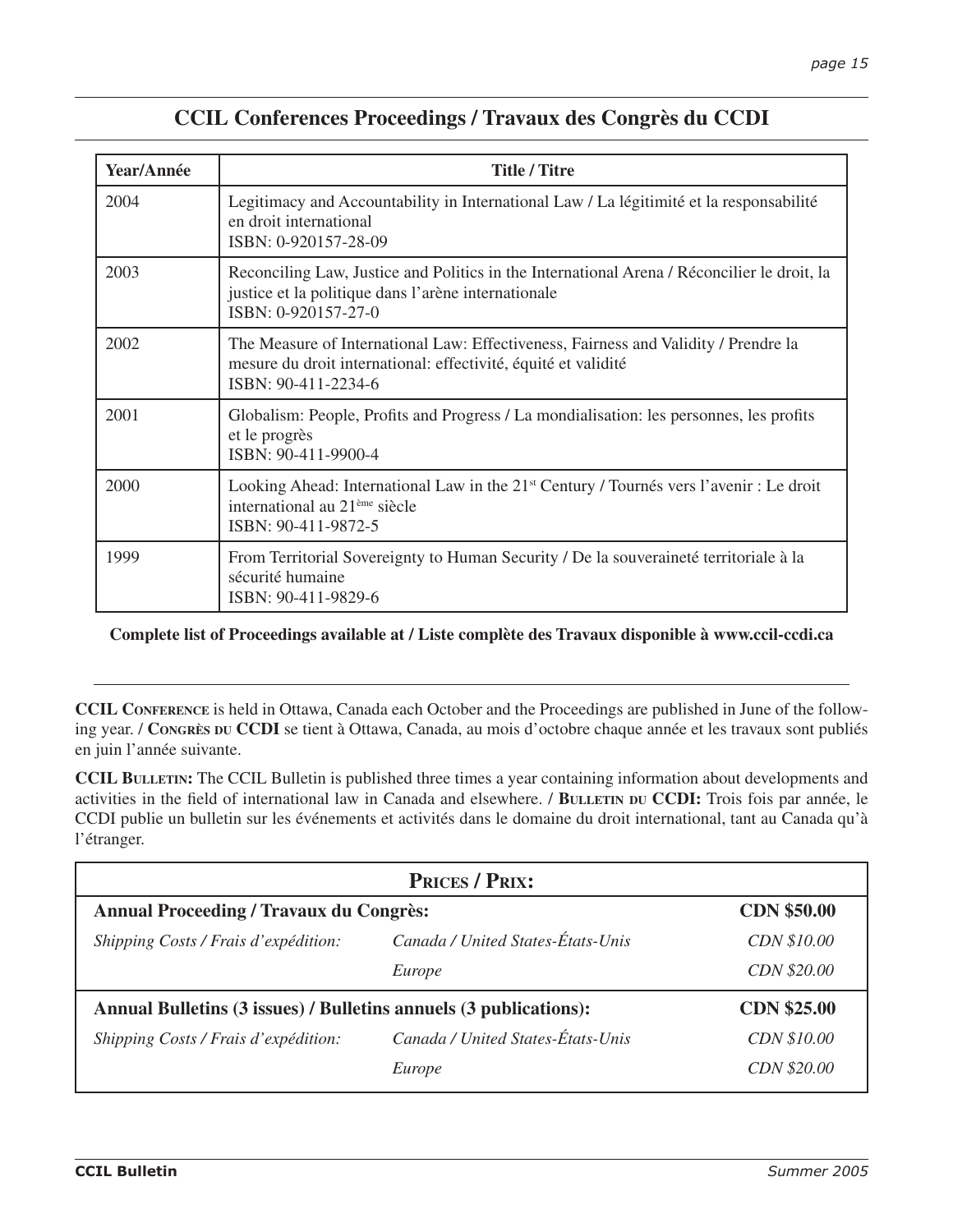# **Fostering a Scholarly Network: International Law and Democratic Theory**

*A Joint Project of the Australian New Zealand Society of International Law, the American Society of International Law, the Canadian Council on International Law, and the Japan Society of International Law*

# **CALL FOR PAPERS**

The sponsoring organizations of *Fostering a Scholarly Network: International Law and Democratic Theory* invite submissions from their memberships for a collaborative exchange and discussion of papers at a conference to take place 27 to 28 June, 2006 in Wellington, New Zealand. Transportation to Wellington will be subject to arrangement between each sponsoring organization and its conference participants. Lodging, meals, and local transportation in Wellington during the *Fostering a Scholarly Network* conference will be provided by the Australian New Zealand Society of International Law (ANZSIL).

The conference will precede the ANZSIL Annual Meeting scheduled for 29 June to 1 July, 2006 in Wellington. *Fostering a Scholarly Network* participants are invited to take part in the ANZSIL Annual Meeting at their own expense. Taking place during The American Society of International Law's Centennial Year, Fostering a Scholarly Network has been designated an ASIL Centennial Event.

Four papers from each sponsoring society will be selected in a two-step process. Submissions should cover work that was not previously published. If the workshop fails to provide an opportunity to publish the submissions, participants will be free to publish their papers elsewhere. However, as a body of work treating aspects of a single theme, the sponsoring societies would work to keep the essays together and publish them in one volume.

Step one of the selection process will be for each sponsoring society to nominate up to six paper proposals selected from a member-wide open call for submissions by each society. The Project Steering Committee made up of the president and a senior official of each of the sponsoring organizations will select the final list of four papers from each sponsoring society's nominated list. Each sponsoring organization will have two votes in the final selection process unless it fails to nominate more than four papers. The ASIL Executive Director will serve as chair of this final selection committee, but will only vote if there is a tie. Participants will be notified by October 2005. The conference working language will be English.

All proposals should include a project description and the proposer's curriculum vitae. All proposals selected for Steering Committee review should be in English with project descriptions not to exceed 500 words. Preference will be given to proposers in the early stages of their careers and who have not had opportunities to present at an international conference. Additional preference will be given to innovative and cutting edge proposals related to *International Law and Democratic Theory*. A list of topic examples follows the theme statement. Submission deadline is August 31, 2005.

## **Theme Statement: International Law and Democratic Theory**

Democratic theory has long been part of legal scholarship dealing with national law in such societies. Legal scholars have long struggled, for example, with the "counter-majoritarian" difficulty of explaining why non-elected judges who hold office for life are nonetheless responsive to democratic society and its needs. At a time of ever-rising levels of international regulation and a proliferation of international institutions, including international tribunals and other forms of institutionalized dispute settlement, it is inevitable that comparable issues now emerge with respect to international law. A number of international lawyers are now addressing whether international law and institutions are "democratic." It appears that democratic societies, particularly today, pose special questions with respect to entering into, complying with or implementing international law. Ancient tensions between respect for "sovereignty" and the "ceding" of sovereign power to supranational authority common to all nations take a special form in such societies–where the tension between the two spheres of governance is increasingly perceived to be one between submitting to rules established through "democratic" processes and submitting to rules that are not the product of the familiar processes associated with democracies: namely law issued by elected, representative officials and subject to democratic "checks and balances" such as the separation of powers between executive, legislative and judicial branches of government.

While some liberal theorists of international law have asserted that such societies are more likely to comply with international law than are authoritarian regimes,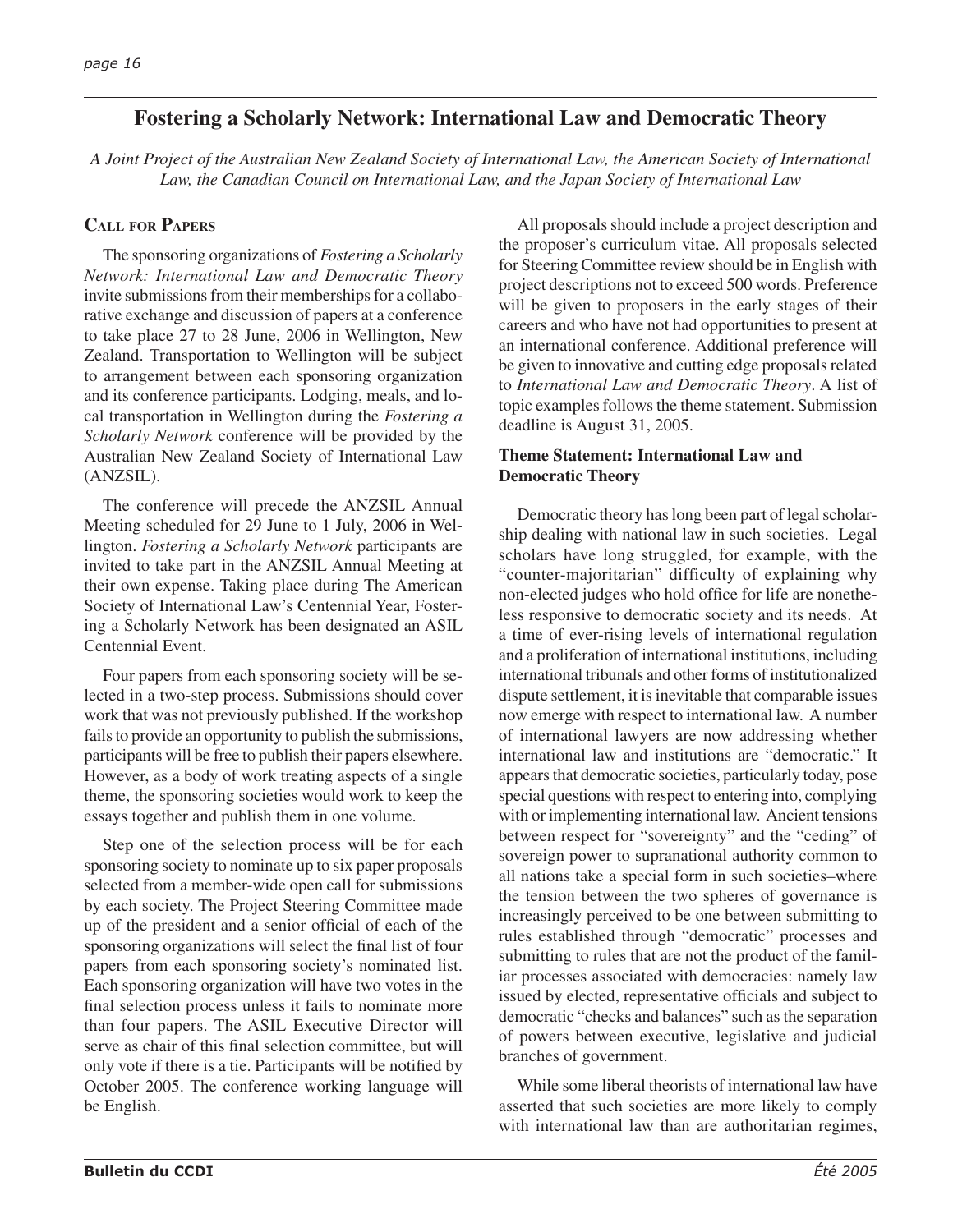particularly when international obligations arise from the relations between democracies, the evidence for this is at best tenuous.<sup>1</sup> In any case, even the advocates of such a "liberal theory" of international law would not deny that democratic polities are more apt to question whether international legal obligations, both treaty based or customary, are sufficiently "accountable" or "transparent." At a time when international law purports to affect virtually every subject that is also affected by national law – from family law issues to the rights of property holders like foreign investors – it is no surprise that democracies are asking whether particular treaty or customary law regimes are compatible with national law or national institutions.

Tensions concerning the inter-penetration of national and international law are emerging in all three branches of democratic governments. Our executive branches, attentive to the results of the most recent election that put them into power, have sometimes resisted entering into certain treaties or have attempted to treaty reservations that would eliminate the need to change existing national law. Our national judiciaries are wrestling with whether to give effect to international law seemingly at odds with rules issued by national legislatures that give effect to the will of the electorate – a struggle that is reflected in, for example, differing assessments of whether to accord respect to the decisions of international courts or the interpretations of treaties issued by other foreign courts. Legislatures and parliaments have sometimes resisted ceding their prerogatives to international institutions (as to the WTO dispute settlement system, for example) and they have not always fully implemented treaty obligations through the issuance of national law. In some cases, they are resisting giving direct effect to international obligations, as by refusing to recognize a private cause of action to individuals for violations of customary or treaty law. And democracies that are also federations, subject to delineated powers between federal and state or provincial units within them, are also facing questions about whether or how international obligations are supposed to be accommodated given traditional notions of federalism or conceptions of residual state/provincial sovereignty. In addition, the abundant civil society groups that enrich democratic societies, including NGOs that are active internationally, have sometimes opposed or criticized

international regimes – from the trade regime to that of the ICC – on the premise that international civil servants or international adjudicators lack democratic credentials, are subject to capture by special interests not fully reflective of the national interest, or do not adhere to the transparent and accountable procedures associated with, for example, national administrative agencies. The alleged "democratic deficit" of certain international institutions, a complaint once heard only within European states in connection with the structures of the European Union, is now the subject of a voluminous literature across international legal regimes.<sup>2</sup>

Fostering a Scholarly Network: International Law and Democratic Theory will draw on scholars from five prominent democracies represented in the sponsoring organizations to explore the democratic credentials of international law. A list of topic areas where the tensions between legal processes and democratic theory might be found follows. Proposals should be related to the theme, but do not have to be confined to these topics.

- Immigration and Refugee Law
- Treaty Reservations and Human Rights Treaties
- Treaty Interpretation and National Courts
- International Humanitarian Law
- Terrorism
- Trade Law
- Investment Law
- International Criminal Law
- International Customary Law
- Intellectual Property
- International Organizations

#### **Proposals should be submitted by e-mail to each sponsoring organization as follows:**

- ANZSIL: Professor Donald Rothwell at donr@law.usyd.edu.au
- ASIL: Jessica Bowers at jbowers@asil.org
- CCIL: Professor Donald Fleming at dfleming@unb.ca
- JSIL: Professor Yuji Iwasawa at yuji@waka.c.u-tokyo.ac.jp

<sup>&</sup>lt;sup>1</sup> Compare Anne-Marie Slaughter, "International Law in a<br> **Submission deadline is August 31, 2005.** World of Liberal States," 6 EJIL 503 (1995) to Beth Simmons, "Money and the Law: Why Comply with the International Law of Money," 25 Yale J. Int'l L. 323 (2000). See also José E. Alvarez, "Do Liberal States Behave Better?: A Critique of Slaughter's Liberal Theory," 12 EJIL 183 (2001).

<sup>2</sup> See, e.g., Eric Stein, "International Integration and Democracy: No Love at First Sight," 95 AJIL 489 (2001).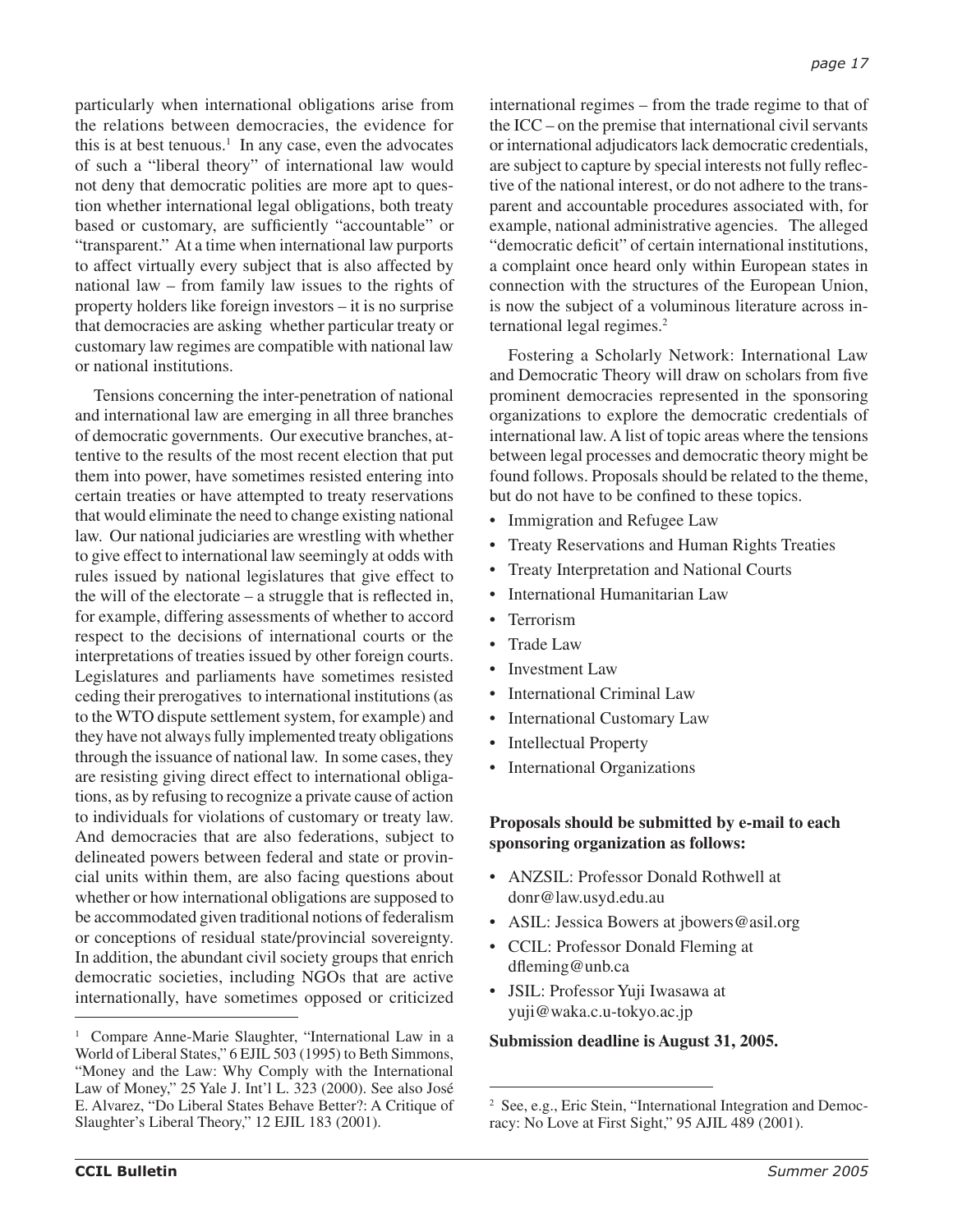# **Vers un réseau universitaire spécialisé : droit international et théorie démocratique**

*Un projet conjoint entrepris par la Australia/New Zealand Society of International Law, la American Society of International Law, le Conseil canadien de droit international et la Japan Society of International Law* 

#### **DEMANDE DE COMMUNICATIONS**

Les organismes collaborant au projet établi sous le thème Vers un réseau universitaire spécialisé : Droit international et théorie démocratique invitent les membres de ces organismes à présenter des communications en vue d'un échange collaboratif et de débats sur les communications reçues, dans le cadre d'un colloque qui aura lieu à Wellington, en Nouvelle-Zélande, les 27 et 28 juin 2006. Les modalités de transport des participants à destination et en provenance de Wellington seront convenues entre chacun des organismes et les participants respectifs de ces organismes au colloque. La Australian New Zealand Society of International Law (ANZSIL) fournira gracieusement l'hébergement, les repas et le transport à Wellington même durant le colloque.

Le colloque précède le congrès annuel de la Australia/ New Zealand Society of International Law, lequel aura lieu du 29 juin au 1er juillet 2006 à Wellington.

Les participants au colloque Vers un réseau universitaire spécialisé sont également conviés, à leurs propres frais, au congrès annuel de l'ANZSIL. Le colloque Vers un réseau universitaire spécialisé a été accrédité à titre d'événement commémorant les fêtes du centenaire de la American Society of International Law.

Quatre documents seront choisis parmi ceux présentés par les organismes collaborateurs, dans le cadre d'un processus de sélection en deux étapes. Les textes présentés doivent aborder des sujets qui n'ont pas déjà fait l'objet d'une publication. Si des textes ne sont pas publiés dans le cadre de la tenue du colloque, les participants pourront faire publier leurs textes ailleurs. Cependant, puisqu'il s'agit de travaux élaborés dans le cadre d'un thème unique, les organismes collaborateurs devraient s'efforcer de regrouper les textes de manière à les publier dans un seul et même volume.

Lors de la première étape, chacun des organismes collaborateurs proposera jusqu'à six des communications qui auront été reçues suite à la demande de communications générale lancée auprès de leurs membres respectifs. Le comité directeur du projet, formé du président et d'un dirigeant de chacun des organismes collaborateurs, dressera la liste finale présentant les quatre propositions qui auront été retenues parmi celles inscrites à la liste proposée par chacun des organismes collaborateurs. Chacun des organismes collaborateurs disposera de deux votes lors de la sélection finale, à moins qu'il n'ait pas présenté plus de quatre documents. Le directeur exécutif de l'ASIL agira à titre de président du comité de sélection finale; il ne vote qu'en cas de partage des voix. Les participants seront avis de la sélection de leur communication d'ici octobre 2005. La langue de travail choisie pour la conférence est l'anglais.

Les propositions doivent notamment présenter une description du projet et le curriculum vitae de son auteur. Les propositions sélectionnées et présentées au comité directeur afin qu'il les examine doivent être rédigées en langue anglaise; la description du projet ne doit pas dépasser les 500 mots. La préférence sera accordée aux candidats en début de carrière et qui n'ont pas eu l'occasion de présenter une communication dans le cadre d'une conférence internationale. Une préférence sera également accordée aux projets novateurs et avantgardistes traitant du Droit international et de la théorique démocratique. L'on peut consulter les exemples de sujets pouvant être abordés à la suite de la rubrique ci-dessous intitulée Énoncé du projet. La date de tombée pour la réception des communications est le 31 août 2005.

#### **Énoncé de projet : Droit international et théorie démocratique**

La théorie démocratique a longtemps fait partie de la sphère d'études juridiques traitant du droit national dans ces sociétés. Les juristes se sont longtemps interrogés sur diverses questions épineuses dans ce domaine, notamment au sujet de la dialectique à contre courant tentant d'expliquer pourquoi des juges, non élus au demeurant mais pourtant inamovibles en principe, témoignent néanmoins d'une sensibilité certaine à l'égard des enjeux au sein d'une société démocratique et aux exigences d'une telle conjoncture. À une époque où l'on dénote une multiplication sans cesse grandissante de la réglementation internationale, l'accroissement du nombre d'institutions internationales, notamment de tribunaux internationaux et d'une multitude d'instances vouées au règlement des différends, il est inévitable que des enjeux comparables surgissent au plan du droit international. Plusieurs juristes du droit international s'interrogent notamment sur le caractère démocratique du droit international et de ses institutions. Il semble que de nos jours, les sociétés démocratiques s'interrogent aussi de plus en plus quant à l'opportunité d'adhérer aux principes du droit international, de s'y conformer ou de les appliquer. Les tensions remontant aux temps immémoriaux entre le respect de la « souveraineté » et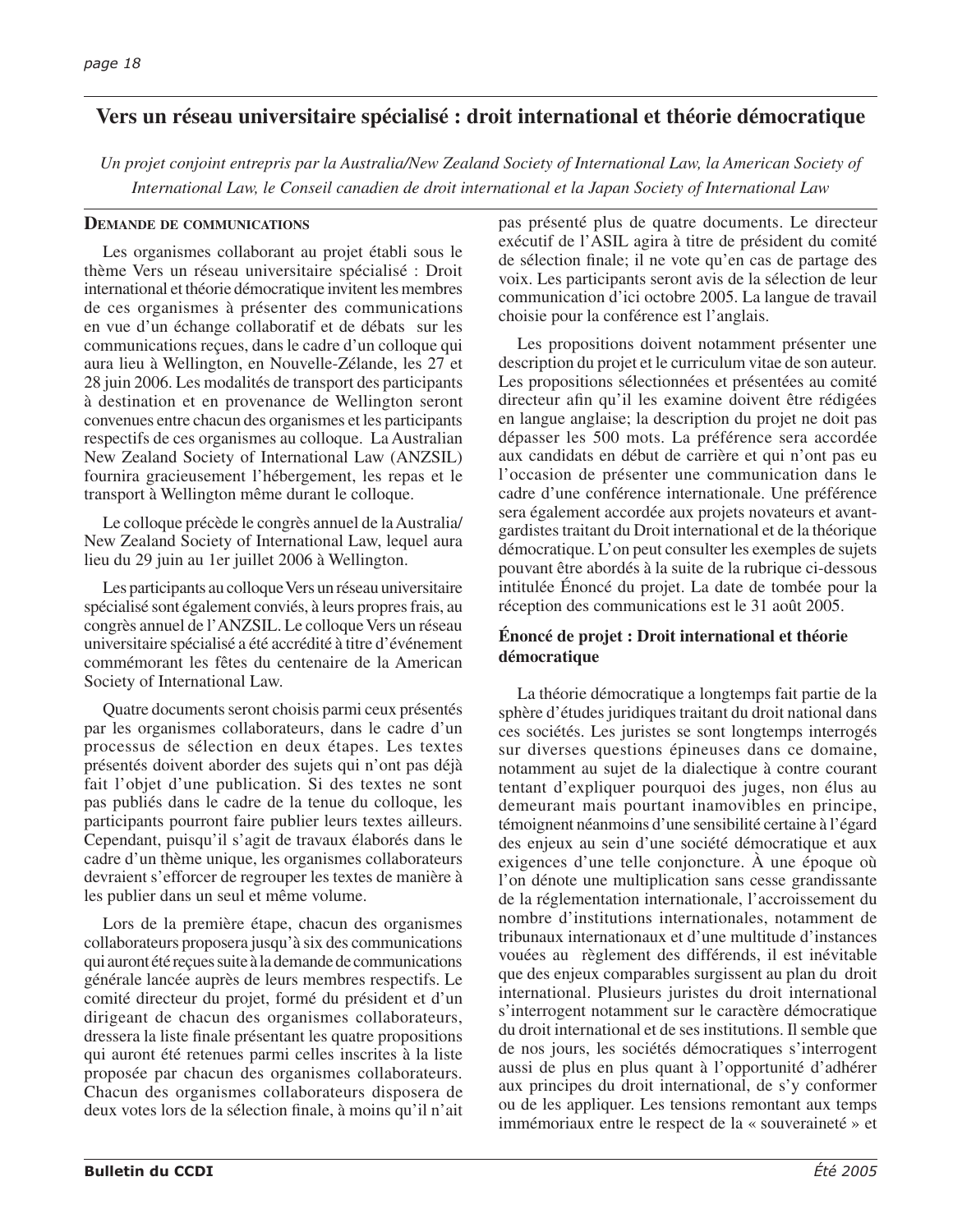« l'abdication » de son pouvoir souverain à des autorités supranationales communes à plusieurs nations prennent une forme toute particulière au sein de ces nations — alors que les tensions entre ces deux instances de gouvernance sont de plus en plus perçues comme opposant la notion du respect des règlements découlant du processus démocratique, et le respect des règlements qui ne résultent pas d'un processus familier associé aux principes démocratiques, soit des lois adoptées par des élus et des représentants de l'État, eux-mêmes assujettis à des contrepoids démocratiques dont le partage des pouvoirs entre le législatif, l'exécutif et le judiciaire.

Malgré le fait que certains théoriciens libéraux du droit international affirment que de telles sociétés sont plus que susceptibles de se conformer aux principes du droit international que les états totalitaires, surtout lorsqu'il existe des obligations internationales découlant des rapports entre pays démocratiques, la preuve justifiant une telle proposition est plutôt ténue<sup>1</sup>. Quoi qu'il en soit, même les défenseurs de ces théories libérales du droit international ne nient pas que les politiques démocratiques ont plutôt tendance à remettre en question la transparence et l'imputabilité inhérentes aux obligations internationales, qu'elles soient le résultat d'un traité ou d'usage coutumier. Alors que le droit international se réclame d'influencer pratiquement tous les domaines déjà abordés par le droit national, du droit de la famille au droit de propriété d'investisseurs étrangers, par exemple, il n'est pas surprenant de voir les États démocratiques se demander si les traités ou les régimes de droit coutumier international sont compatibles avec le droit national ou les institutions nationales.

L'on observe présentement des tensions au niveau des trois paliers gouvernementaux démocratiques, en marge de l'interpénétration du droit national et du droit international. Les pouvoirs politiques, sensibles aux résultats des dernières élections qui les ont hissés au pouvoir, hésitent parfois à ratifier certains traités ou essaient d'y introduire certaines réserves, afin d'éviter d'avoir à modifier leurs lois nationales. Les tribunaux semblent tiraillés entre le droit international et la réglementation nationale traduisant la volonté de l'électorat—un débat bien réel lorsqu'il s'agit de décisions déchirantes exigeant que l'on tranche entre les dispositions régissant les tribunaux internationaux ou l'interprétation proposée par des tribunaux étrangers à l'égard de certains traités. Les assemblées législatives et les gouvernements ont parfois hésité à céder leur pouvoir décisionnel aux institutions internationales (par exemple, en ce qui concerne le mécanisme de règlement des différends de l'OMC), et n'ont pas toujours respecté les ententes prévues dans les conventions lors de l'adoption de nouvelles lois nationales. Dans certains cas, ils se dérobent aux obligations internationales, notamment en refusant de reconnaître une cause d'action à des individus à l'égard de contraventions à des lois coutumières ou à des traités. Aussi les démocraties, qui sont également souvent des fédérations assujetties aux pouvoirs accordés au niveau fédéral et à l'État ou à leurs différentes entités provinciales, s'interrogent sur la manière de respecter ces obligations internationales ou même si elles devraient l'être, considérant les vieilles notions de fédéralisme ou les conceptions sur la souveraineté résiduelle entre un État et ses provinces. En outre, de nombreux groupes issus de la société civile enrichissent nos sociétés démocratiques, notamment les ONG actives au plan international, et ils ont à quelques reprises opposé sinon critiqué certains régimes—qu'il s'agisse du régime réglementant le commerce international que celui de la CCI—en s'appuyant sur la notion que les fonctionnaires internationaux ou les adjudicateurs internationaux souffrent d'un déficit démocratique, sont parfois attirés par des intérêts autres que ceux qui servent l'intérêt national, ou encore n'adhèrent pas aux principes de transparence et d'imputabilité associés aux entités administratives nationales. Le soi-disant « déficit démocratique » de certaines organisations internationales, une doléance émanant autrefois des États européens en référence aux structures de l'Union européenne, fait aujourd'hui l'objet de nombreux écrits quel que soit le régime judiciaire international<sup>2</sup>.

Le projet Vers un réseau universitaire spécialisé : Droit international et théorie démocratique bénéficiera de l'apport de spécialistes appartenant à cinq des démocraties les plus importantes, participant au sein des divers organismes collaborateurs à l'étude des enjeux démocratiques en droit international. L'on peut consulter ci-après la liste de divers sujets où des tensions qui ont pu être observées entre les mécanismes judiciaires et la théorie démocratique. Les communications proposées peuvent s'inspirer de ces sujets, mais les auteurs ne sont pas tenus de se limiter aux sujets proposés ci-après.

- Droit de l'immigration et des réfugiés
- Réserves dans les traités et traités en matière de droits de l'homme
- Interprétation des traités et les tribunaux nationaux
- Droit international humanitaire
- Terrorisme
- Droit du commerce
- Droit de l'investissement
- Droit pénal international
- Droit international des douanes
- Droit international coutumier
- Propriété intellectuelle
- Organisations internationales